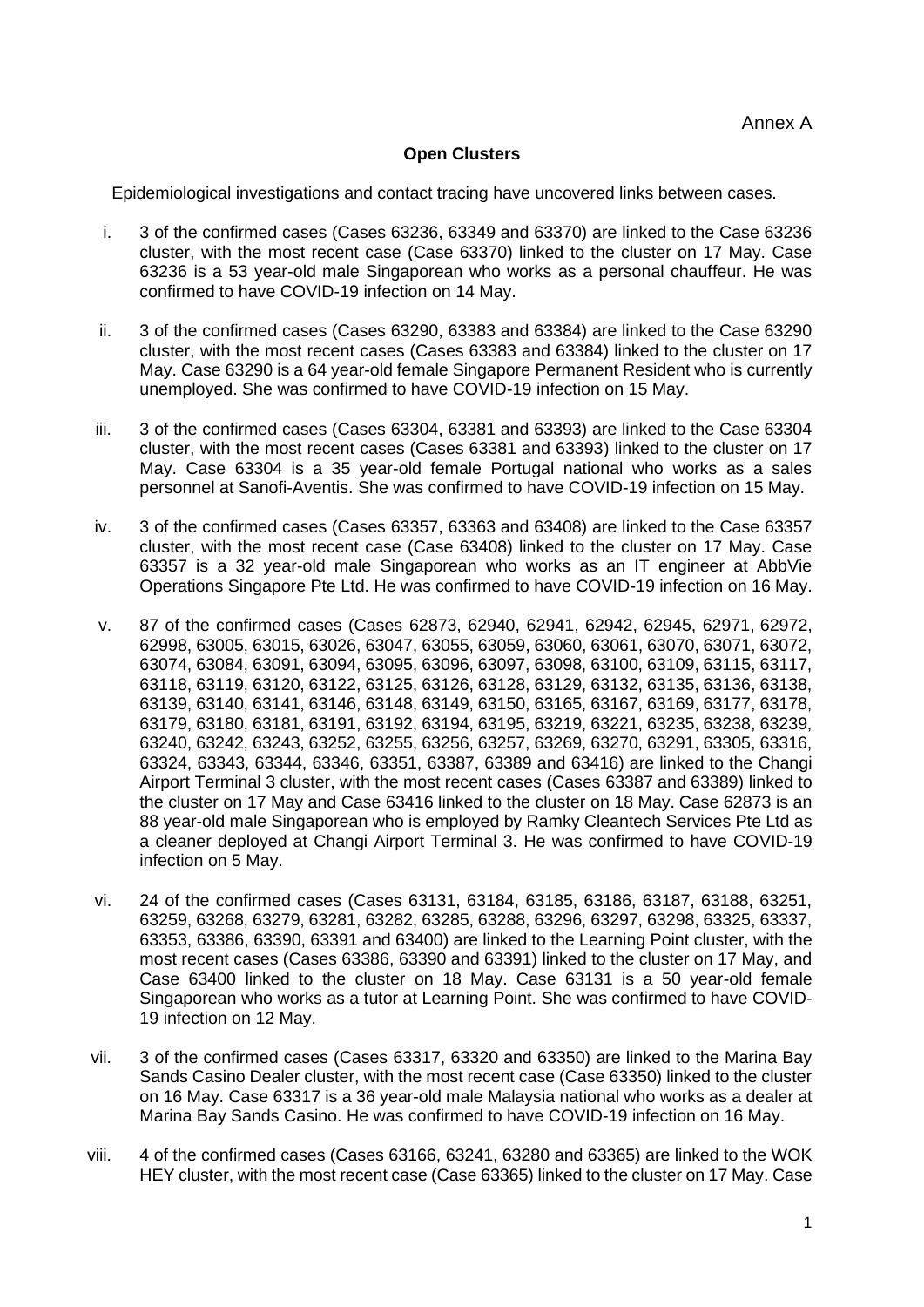63166 is a 22 year-old male Singaporean who works as a cook at WOK HEY (White Sands). He was confirmed to have COVID-19 infection on 13 May.

- ix. 4 of the confirmed cases (Cases 63160, 63253, 63294 and 63300) are linked to the Changi Prison Complex cluster, with the most recent cases (Case 63294 and 63300) linked to the cluster on 15 May. Case 63160 is a 39 year-old male China national who is employed by SATS Food Services Pte Ltd as a chef at Changi Prison Complex. He was confirmed to have COVID-19 infection on 13 May.
- x. 46 of the confirmed cases (Cases 62541, 62557, 62561, 62567, 62568, 62573, 62574, 62582, 62599, 62615, 62635, 62643, 62648, 62680, 62687, 62697, 62713, 62714, 62715, 62717, 62721, 62722, 62723, 62724, 62731, 62732, 62754, 62781, 62784, 62786, 62787, 62790, 62791, 62794, 62795, 62801, 62803, 63807, 62808, 62816, 63007, 63008, 63009, 63104, 63168 and 63248) are linked to the Tan Tock Seng Hospital cluster, with the most recent case (Case 63248) linked to the cluster on 14 May. Case 62541 is a 46 year-old female who is a nurse at Tan Tock Seng Hospital, and was deployed at Ward 9D, a general ward. She was confirmed to have COVID-19 infection on 27 April.
- xi. 3 of the confirmed cases (Cases 62969, 63083 and 63092) are linked to the Grab cluster, with the most recent case (Case 63092) linked to the cluster on 11 May. Case 62969 is a 38 year-old male Singaporean who works as a private hire car driver with Grab. He was confirmed to have COVID-19 infection on 8 May.
- xii. 7 of the confirmed cases (Cases 62113, 62348, 62349, 62350, 62365, 62485 and 63078) are linked to the MT ALLI cluster, with the most recent case (Case 63078) linked to the cluster on 10 May. Case 62113 is a 39 year-old Indonesian national who is a sea crew on board bunker tanker MT ALLI, and was confirmed to have COVID-19 infection on 16 April.
- xiii. 8 of the confirmed cases (Cases 61822, 62684, 62691, 62824, 62877, 62906, 62938 and 62939) are linked to the Pasir Panjang Terminal cluster, with the most recent cases (Case 62938 and 62939) linked to the cluster on 7 May. Case 61822 is a 23 year-old male India national who works as a lashing specialist at Pasir Panjang Terminal. He was confirmed to have COVID-19 infection on 10 April.
- xiv. 11 of the confirmed cases (Cases 62517, 62571, 62572, 62576, 62583, 62594, 62595 62597, 62757, 62779 and 62780) are linked to the Immigration & Checkpoints Authority cluster, with the most recent cases (Cases 62779 and 62780) linked to the cluster on 2 May. Case 62517 is a 38 year-old male Singaporean, who works as an Immigration & Checkpoints Authority officer deployed at Changi Airport Terminal 1. He was confirmed to have COVID-19 infection on 27 April.
- xv. 4 of the confirmed cases (Cases 62553, 62629, 62638 and 62760) are linked to the Tuas South CCF cluster, with the most recent case (Case 62760) linked to the cluster on 2 May. Case 62553 is a 39 year-old female Vietnam national who works as a cleaner deployed at a community care facility at Tuas South. She was confirmed to have COVID-19 infection on 28 April.
- xvi. 5 of the confirmed cases (Cases 61993, 62057, 62063, 62621 and 62622) are linked to the National University of Singapore cluster, with the most recent cases (Cases 62621 and 62622) linked to the cluster on 29 April. Case 61993 is a 34 year-old male Indian national who works as a senior research fellow at the National University of Singapore and was confirmed to have COVID-19 infection on 15 April.
- xvii. 3 of the confirmed cases (Cases 62049, 62373 and 62524) are linked to the Case 62049 cluster, with the most recent case (Case 62524) linked to the cluster on 27 April. Case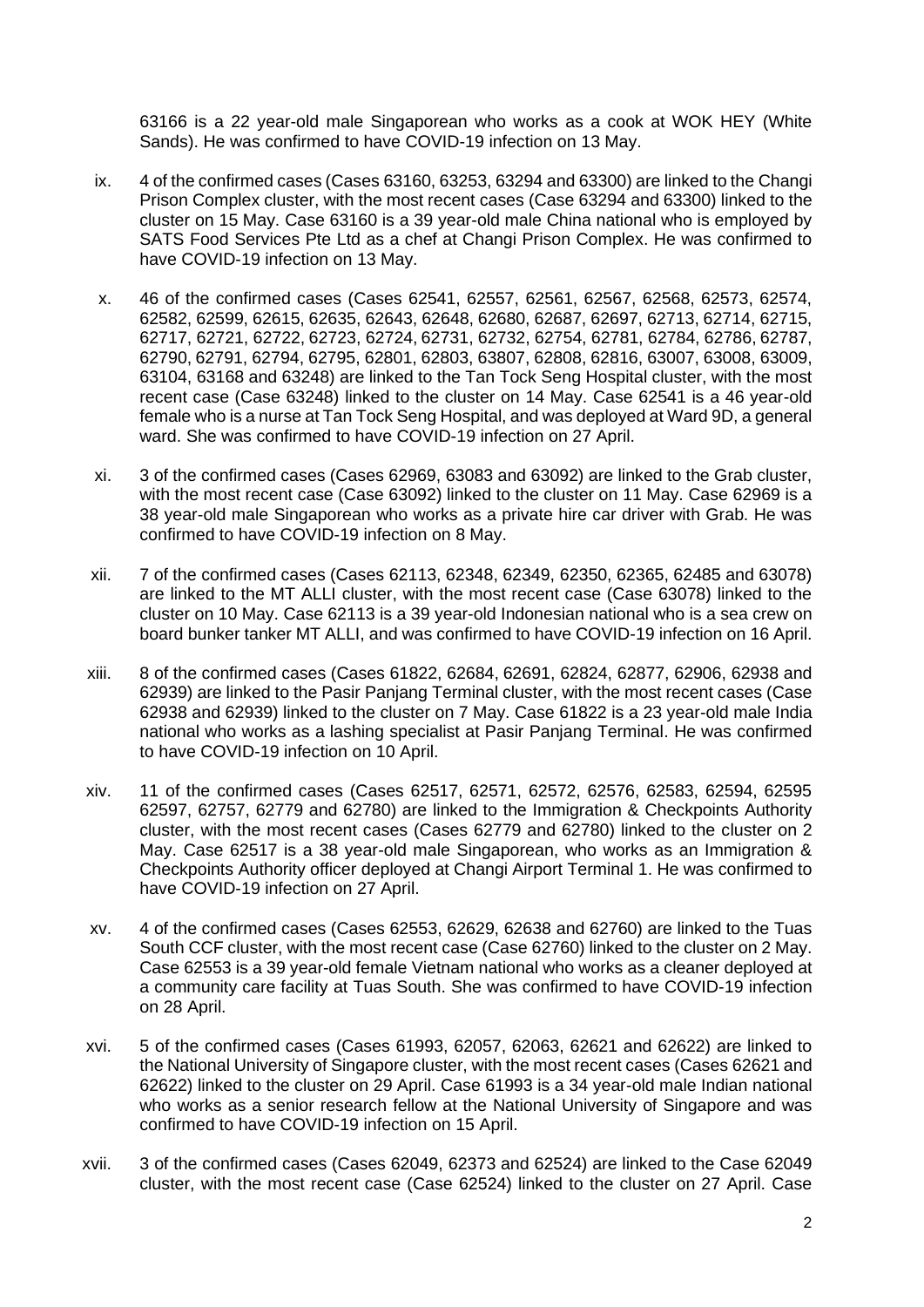62049 is a 79 year-old India national who arrived from India to visit his family member who is a Singapore Permanent Resident. He was confirmed to have COVID-19 infection on 16 April.

- xviii. 4 of the confirmed cases (Cases 61536, 62045, 62143 and 62234) are linked to the OM Universal Pte Ltd cluster, with the most recent case (Case 62234) linked to the cluster on 21 April. Case 62045 is a 41 year-old female Singapore Permanent Resident who works as an accountant at OM Universal Pte Ltd and was confirmed to have COVID-19 infection on 16 April.
- xix. 7 of the confirmed cases are linked to the Westlite Woodlands Dormitory cluster, of whom 5 are re-infection cases. Case 62181 is a 35 year-old Bangladesh national who resides at Westlite Woodlands Dormitory and works as a construction supervisor at Sembcorp Marine Admiralty Yard. He was confirmed to have COVID-19 infection on 19 April.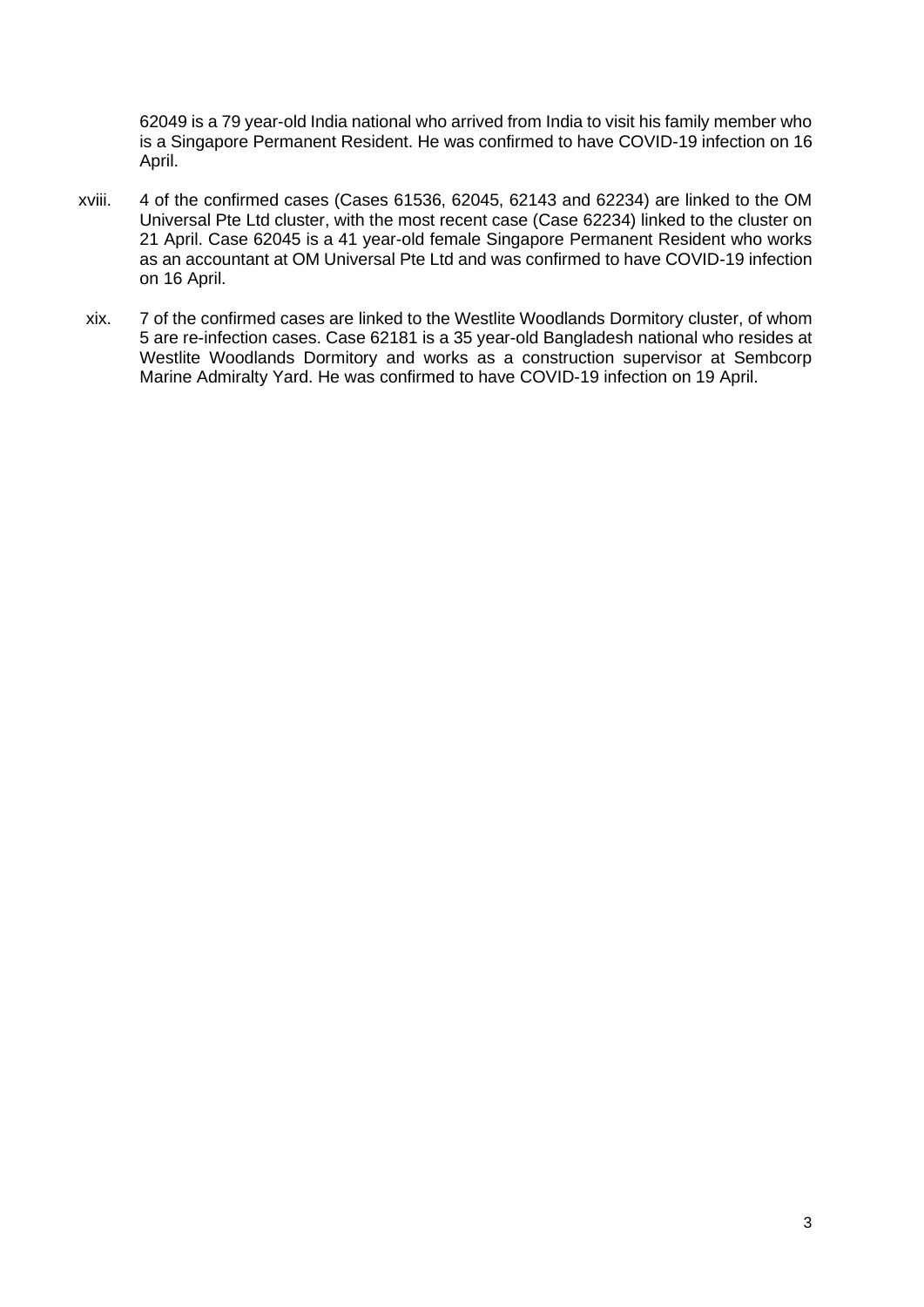## Annex B1

# **Summary of Cases in the Community**

|         | Number<br>Case | Confirmation<br>Date of | <b>Onset date</b> | (years)<br>Age | Gender       | Nationality | Exposure       | asymptomatic cases)<br><b>Key Places Visited</b><br>Swab (for<br>after Symptoms<br>Onset/ | Links/ Cluster                    |
|---------|----------------|-------------------------|-------------------|----------------|--------------|-------------|----------------|-------------------------------------------------------------------------------------------|-----------------------------------|
| #       | 63370          | 17 May                  | 15 May            | 18             | F            | <b>SC</b>   | Local linked   |                                                                                           | Case 63236 cluster                |
|         | 63376          | 17 May                  | 16 May            | 46             | F            | <b>SC</b>   | Local unlinked |                                                                                           |                                   |
| $\star$ | 63377          | 17 May                  | 13 May            | 59             | M            | SC          | Local linked   |                                                                                           | Contact of Case 63379             |
| $\star$ | 63379          | 17 May                  | 13 May            | 57             | F            | <b>SC</b>   | Local unlinked | Ministry of Home Affairs                                                                  | Contact of Case 63377             |
| #       | 63381          | 17 May                  | 16 May            | 40             | $\mathsf F$  | Philippines | Local linked   |                                                                                           | Case 63304 cluster                |
| $\star$ | 63382          | 17 May                  | 15 May            | 95             | F            | <b>SC</b>   | Local unlinked |                                                                                           |                                   |
| #       | 63383          | 17 May                  | 16 May            | $\overline{7}$ | M            | Malaysia    | Local linked   |                                                                                           | Case 63290 cluster                |
| $\#$    | 63384          | 17 May                  | 12 May            | 36             | M            | Malaysia    | Local linked   | <b>Spring Court Restaurant</b>                                                            | Case 63290 cluster                |
| #       | 63386          | 17 May                  | 15 May            | 37             | F            | <b>PR</b>   | Local linked   |                                                                                           | Learning Point cluster            |
| #       | 63387          | 17 May                  | 11 May            | 26             | F            | <b>SC</b>   | Local linked   |                                                                                           | Changi Airport Terminal 3 cluster |
| $\#$    | 63388          | 17 May                  | 16 May            | 21             | M            | <b>PR</b>   | Local linked   |                                                                                           | Contact of Case 63336             |
| $\#$    | 63389          | 17 May                  | Asymptomatic      | 36             | $\mathsf{F}$ | Malaysia    | Local linked   |                                                                                           | Changi Airport Terminal 3 cluster |
| $\#$    | 63390          | 17 May                  | 16 May            | 43             | F            | <b>SC</b>   | Local linked   |                                                                                           | Learning Point cluster            |
| $\#$    | 63391          | 17 May                  | 12 May            | $\overline{7}$ | M            | <b>SC</b>   | Local linked   |                                                                                           | Learning Point cluster            |
|         | 63392          | 17 May                  | 15 May            | 39             | F            | SC          | Local unlinked |                                                                                           |                                   |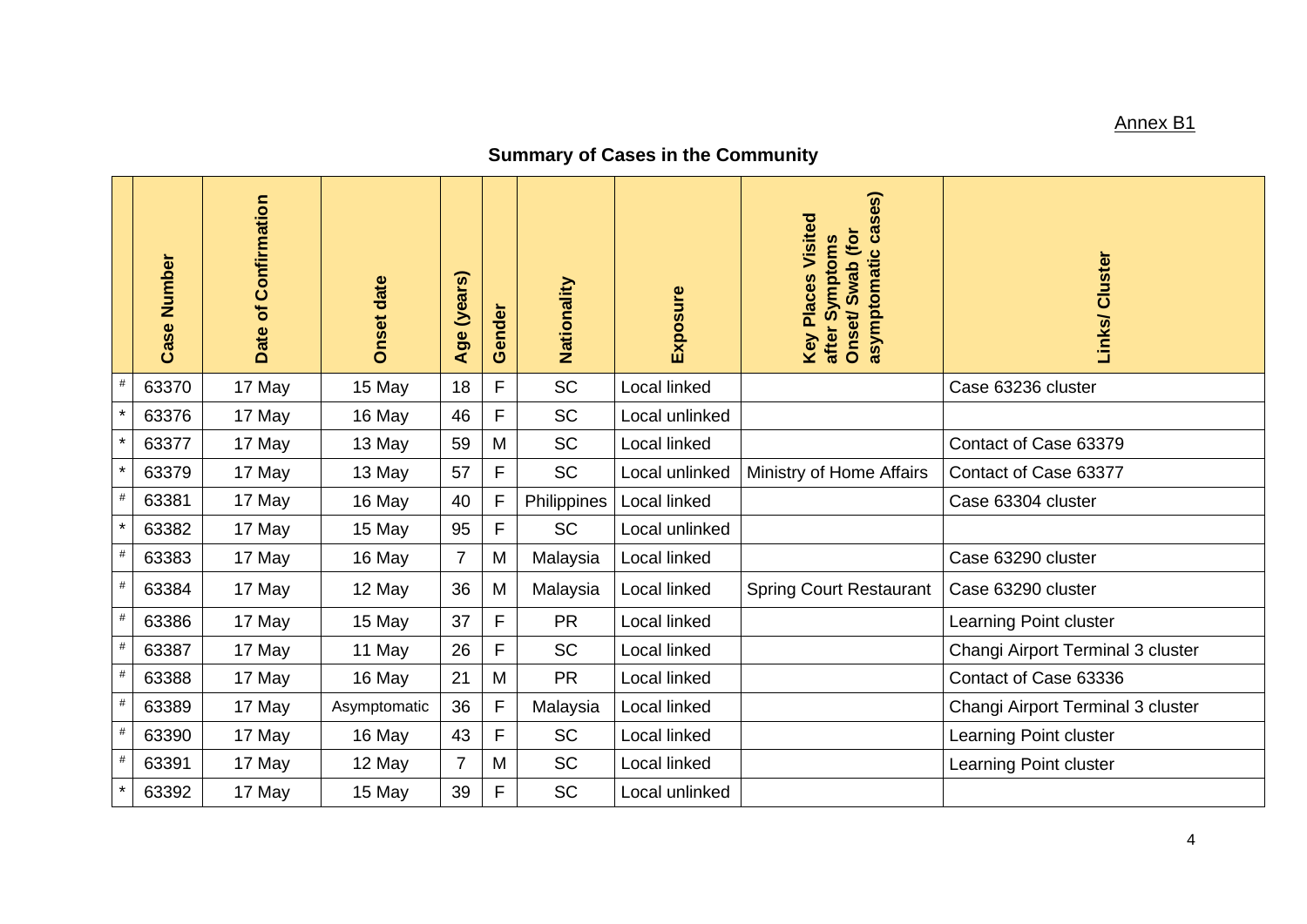|         | Number<br>Case | Confirmation<br>Date of | <b>Onset date</b> | $\omega$<br>ä<br><b>Sex</b><br>Age | ender<br>Õ | Nationality | Exposure       | cases)<br>Visited<br>Onset/Swab (for<br>after Symptoms<br>asymptomatic<br>Places<br>Key | Links/ Cluster                    |
|---------|----------------|-------------------------|-------------------|------------------------------------|------------|-------------|----------------|-----------------------------------------------------------------------------------------|-----------------------------------|
| $\#$    | 63393          | 17 May                  | 16 May            | $\overline{2}$                     | M          | <b>SC</b>   | Local linked   |                                                                                         | Case 63304 cluster                |
| $\star$ | 63399          | 17 May                  | 15 May            | 35                                 | M          | Malaysia    | Local unlinked |                                                                                         |                                   |
| $\#$    | 63400          | 18 May                  | 16 May            | $\overline{7}$                     | F          | <b>SC</b>   | Local linked   |                                                                                         | Learning Point cluster            |
| $\star$ | 63403          | 17 May                  | 15 May            | 51                                 | F          | <b>SC</b>   | Local unlinked |                                                                                         |                                   |
| $\#$    | 63406          | 17 May                  | 18 May            | 39                                 | F          | <b>SC</b>   | Local linked   |                                                                                         | Contact of Case 63276             |
| $\star$ | 63408          | 17 May                  | 15 May            | 57                                 | F          | <b>SC</b>   | Local linked   |                                                                                         | Case 63357 cluster                |
| $\star$ | 63409          | 17 May                  | 13 May            | 31                                 | M          | <b>SC</b>   | Local unlinked |                                                                                         |                                   |
| $\star$ | 63412          | 18 May                  | 17 May            | 43                                 | M          | China       | Local unlinked |                                                                                         |                                   |
| $\star$ | 63413          | 18 May                  | 16 May            | 26                                 | M          | Malaysia    | Local unlinked |                                                                                         |                                   |
| $\star$ | 63414          | 18 May                  | 16 May            | 40                                 | M          | <b>SC</b>   | Local unlinked |                                                                                         |                                   |
| $\#$    | 63416          | 18 May                  | Asymptomatic      | 27                                 | M          | Malaysia    | Local linked   |                                                                                         | Changi Airport Terminal 3 cluster |
| $\star$ | 63417          | 18 May                  | 13 May            | 38                                 | F          | <b>SC</b>   | Local unlinked |                                                                                         |                                   |

Cases marked (# ) had already been quarantined earlier.

Cases marked (\*) were detected as a result of our proactive screening and surveillance.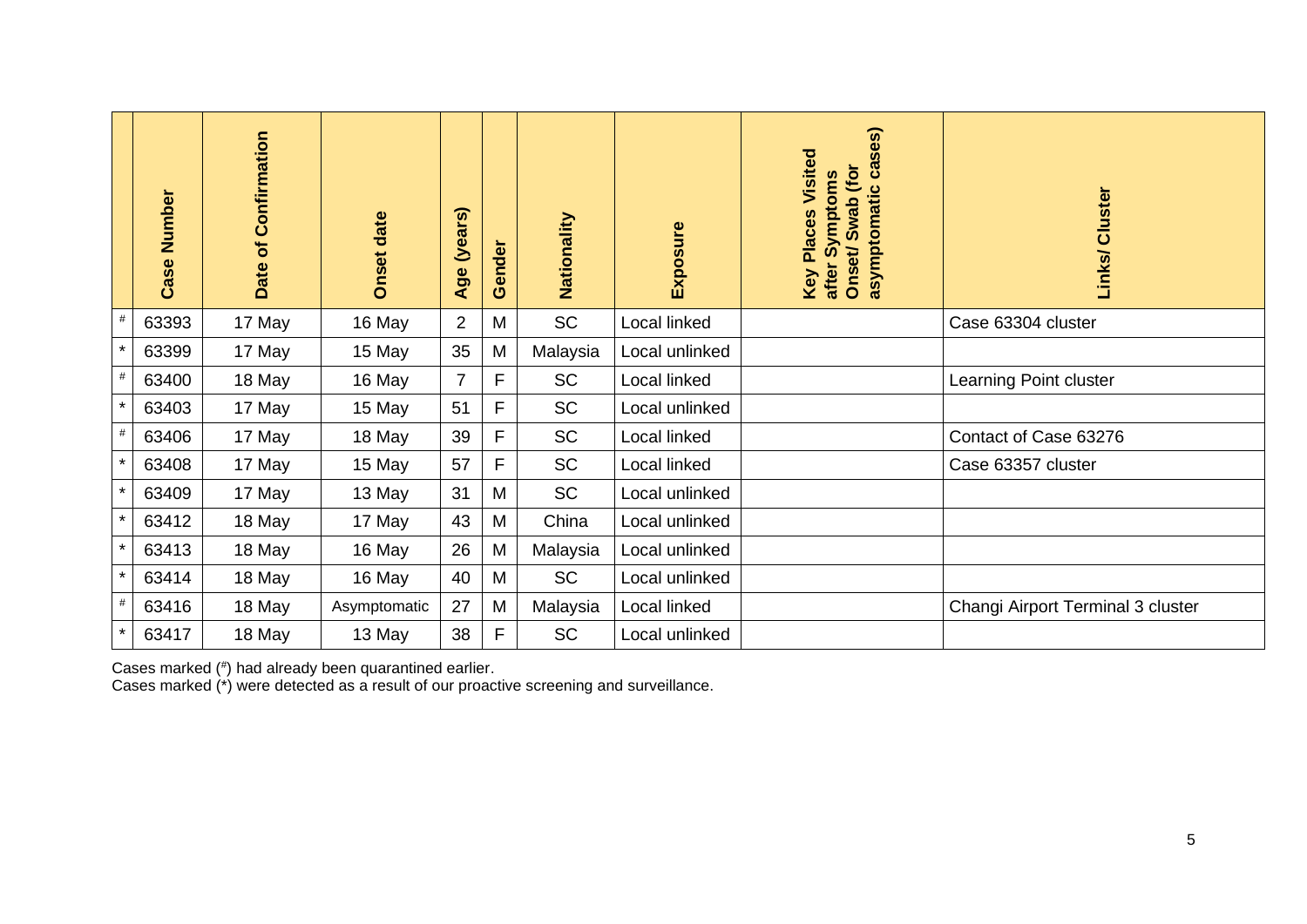## Annex B2

# **Summary of Imported Cases**

| Number<br><b>Case</b> | Confirmation<br>Date of       | <b>Onset date</b> | (years)<br>Age | Gender | Nationality                            | <b>Travel History</b> | Exposure | Links                 | Cluster |
|-----------------------|-------------------------------|-------------------|----------------|--------|----------------------------------------|-----------------------|----------|-----------------------|---------|
| 63373                 | 17 May<br>(serology positive) | Asymptomatic      | 38             | F      | Indonesia<br>(Work Permit holder)      | Indonesia             | Imported | Contact of Case 63172 |         |
| 63380                 | 17 May<br>(serology positive) | Asymptomatic      | 36             | F      | Philippines<br>(Work Permit holder)    | Philippines           | Imported | Contact of Case 63228 |         |
| 63385                 | 17 May                        | Asymptomatic      | 45             | F      | <b>SC</b>                              | <b>UK</b>             | Imported |                       |         |
| 63397                 | 17 May<br>(serology positive) | Asymptomatic      | 43             | M      | Philippines<br>(Work Permit holder)    | Philippines           | Imported |                       |         |
| 63398                 | 17 May                        | Asymptomatic      | 6              | F      | <b>PR</b>                              | India                 | Imported | Contact of Case 63329 |         |
| 63401                 | 17 May                        | Asymptomatic      | 41             | M      | Philippines<br>(Work Pass holder)      | Philippines           | Imported | Contact of Case 62630 |         |
| 63404                 | 17 May                        | Asymptomatic      | 46             | F      | <b>SC</b>                              | <b>UAE</b>            | Imported |                       |         |
| 63405                 | 17 May                        | Asymptomatic      | 28             | F      | <b>SC</b>                              | France                | Imported |                       |         |
| 63410                 | 17 May                        | Asymptomatic      | 37             | F      | India<br>(Long-Term Visit Pass holder) | <b>UAE</b>            | Imported |                       |         |
| 63411                 | 17 May                        | Asymptomatic      | 45             | F      | <b>PR</b>                              | Myanmar               | Imported |                       |         |
| 63415                 | 18 May                        | Asymptomatic      | 39             | M      | <b>PR</b>                              | India                 | Imported |                       |         |

Cases marked (~) had already been placed on Stay-Home Notice upon arrival in Singapore.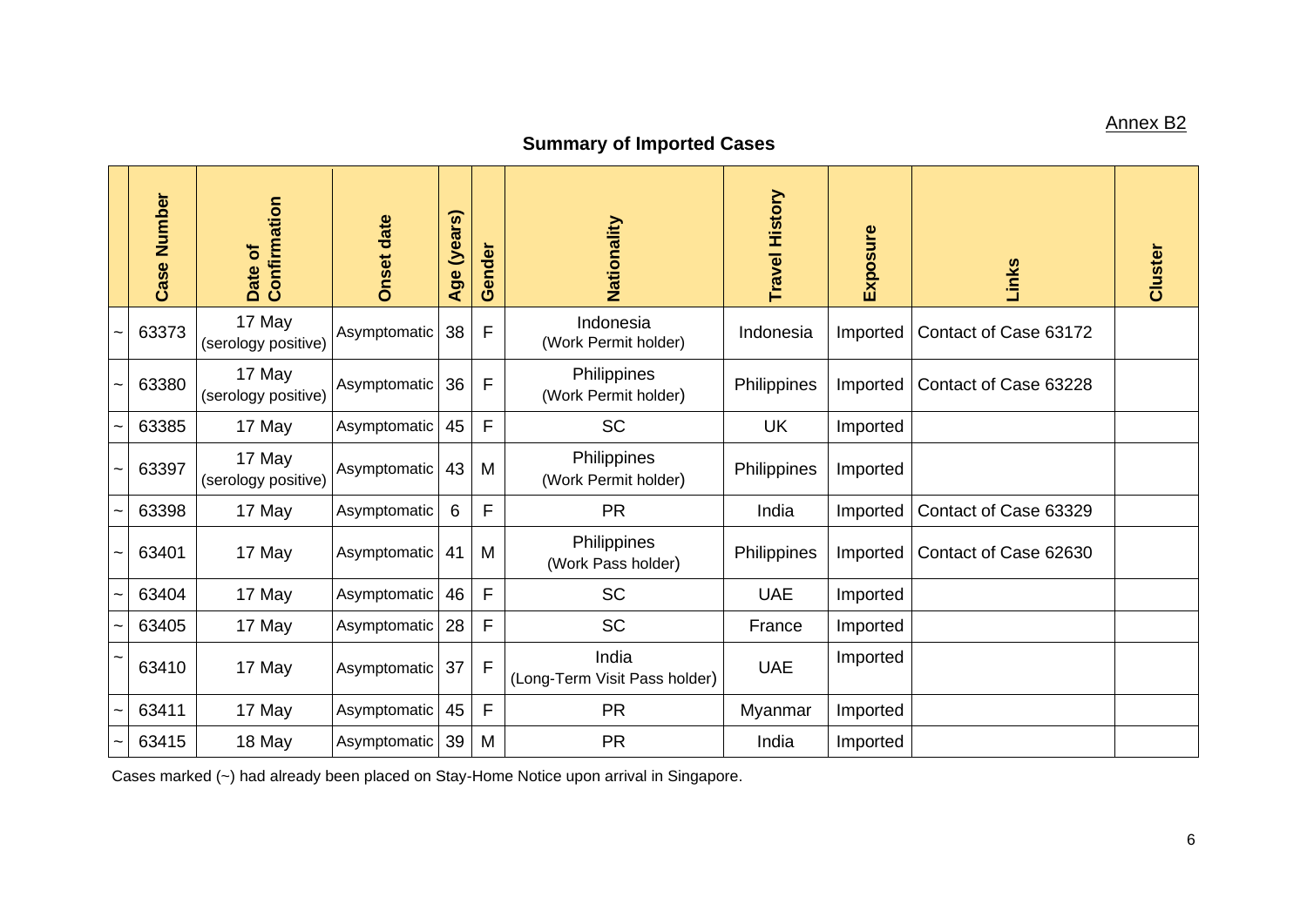|  | Public Places Visited by Cases in the Community during Infectious Period <sup>1</sup> |  |
|--|---------------------------------------------------------------------------------------|--|
|--|---------------------------------------------------------------------------------------|--|

| <b>Date</b>   | <b>Time</b>    | <b>Location (Address)</b>                                                                 |
|---------------|----------------|-------------------------------------------------------------------------------------------|
| 4 May         | 0630h to 0700h | Food Inn Eating House (2 Clementi Loop)                                                   |
| 4 May         | 0700h to 1500h | M171 Gourmet Street Coffeeshop (171 MacPherson Road)                                      |
| 4 May         | 0830h to 2220h | White Sands (1 Pasir Ris Central Street 3)<br>Unity Pharmacy                              |
| 4 May         | 1110h to 1155h | F M FOOD MASTER (19 Serangoon North Avenue 5)                                             |
| 4 May         | 1200h to 1230h | Food Inn Eating House (2 Clementi Loop)                                                   |
| 4 May         | 1235h to 1305h | Changi Airport Terminal 3 (65 Airport Boulevard)<br>Kopitiam                              |
| 4 May         | 1425h to 1455h | VivoCity (1 HabourFront Walk)<br>Kopitiam                                                 |
| 4 May         | 1520h to 1620h | Changi Airport Terminal 3 (65 Airport Boulevard)<br>Kopitiam                              |
| 4 May         | 1525h to 1625h | Tampines Mall (4 Tampines Central 5)<br>Genki Sushi                                       |
| 4 May         | 1600h to 1700h | Eunos Food Station (2A Eunos Crescent)                                                    |
| 4 May         | 1615h to 1710h | Changi Airport Terminal 1 (80 Airport Boulevard)<br><b>Orchis Food Court</b><br>$\bullet$ |
| 4 May         | 1720h to 1755h | PLQ Mall (10 Paya Lebar Road)                                                             |
| 4 May         | 1750h to 1850h | Anytime Fitness (190 Choa Chu Kang Avenue 1)                                              |
| 4 May         | 1755h to 1825h | Bedok Interchange Hawker Centre (208B New Upper<br>Changi Road)                           |
| 4 May         | 1820h to 1855h | Paya Lebar Square (60 Paya Lebar Road)                                                    |
| 4 May         | 1845h to 1945h | Geylang Serai Malay Market and Food Centre (1 Geylang<br>Serai)                           |
| 4 May         | 1930h to 2000h | Yummy Food Link (111 Woodlands Street 13)                                                 |
| 4 May         | 1955h to 2030h | Joo Chiat Complex (1 Joo Chiat Road)                                                      |
| 4 May         | 2010h to 2040h | Changi Airport Terminal 1 (80 Airport Boulevard)<br>• Food Gallery                        |
| 4 May         | 2040h to 2140h | Tanjong Katong Complex (845 Geylang Road)                                                 |
| 4 to 5<br>May | 1600h to 0400h | Kopitiam Square (10 Sengkang Square)                                                      |
| 5 May         | 0010h to 0130h | China Northeast Cuisine (199 New Bridge Road)                                             |
| 5 May         | 0330h to 0410h | Changi Airport Terminal 3 (65 Airport Boulevard)<br>Kopitiam<br>$\bullet$                 |
| 5 May         | 0700h to 1500h | M171 Gourmet Street Coffeeshop (171 MacPherson Road)                                      |
| 5 May         | 0830h to 2220h | White Sands (1 Pasir Ris Central Street 3)<br>Unity Pharmacy<br>$\bullet$                 |
| 5 May         | 1000h to 2030h | Toast & Curry (43 Siloso Beach Walk)                                                      |

<sup>1</sup> Excludes residence, workplaces, healthcare facilities and public transport. This list will be updated on a rolling 14-days basis, i.e. one incubation period, and as epidemiological investigations progress.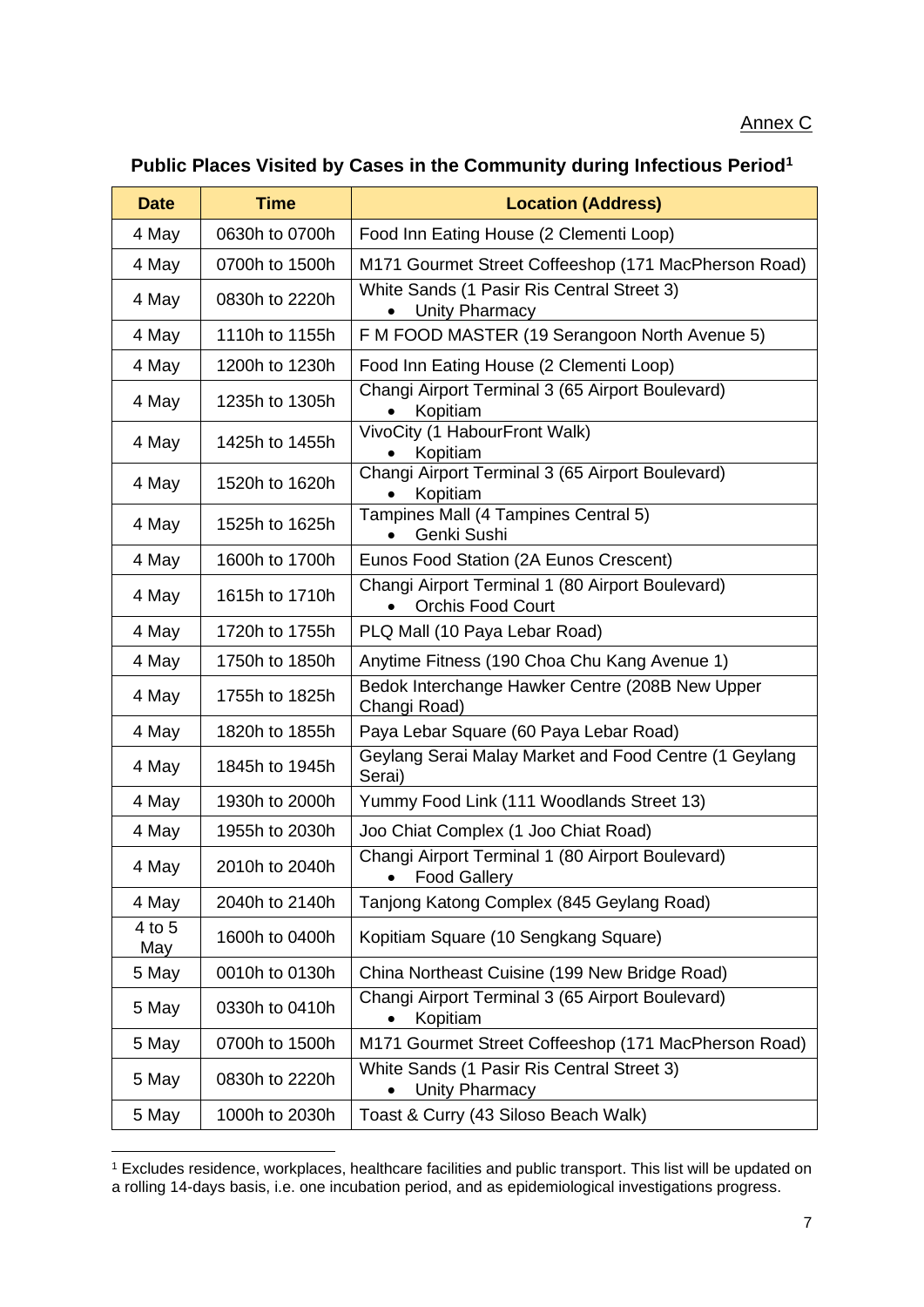| <b>Date</b>       | <b>Time</b>    | <b>Location (Address)</b>                                         |
|-------------------|----------------|-------------------------------------------------------------------|
| 5 May             | 1140h to 1245h | IKEA Tampines (60 Tampines North Drive 2)                         |
| 5 May             | 1200h to 1315h | Sin Heng Kee Porridge (685 Hougang Street 61)                     |
| 5 May             | 1220h to 1345h | Tampines 1 (10 Tampines Central)<br><b>iSteaks</b>                |
| 5 May             | 1235h to 1305h | Changi Airport Terminal 3 (65 Airport Boulevard)<br>Kopitiam      |
| 5 May             | 1310h to 1405h | Giant Hypermarket - Tampines (21 Tampines North Drive<br>2)       |
| 5 May             | 1415h to 1440h | Changi Airport Terminal 3 (65 Airport Boulevard)<br>Kopitiam      |
| 5 May             | 1415h to 1450h | Bedok Interchange Hawker Centre (208B New Upper<br>Changi Road)   |
| 5 May             | 1505h to 1600h | Eastlink Mall (8 Tampines Central 1)<br>Koufu                     |
| 5 May             | 1515h to 1610h | Junction 9 (18 Yishun Avenue 9)<br><b>Sheng Siong Supermarket</b> |
| 5 May             | 1600h to 1700h | Changi General Hospital (2 Simei Street 3)<br>Kopitiam            |
| $5$ to $6$<br>May | 1600h to 0400h | Kopitiam Square (10 Sengkang Square)                              |
| 5 May             | 1605h to 1645h | Tampines Mall (4 Tampines Central 5)<br><b>UNIQLO</b>             |
| 5 May             | 1610h to 2045h | Thye Hwa Heng Canteen (29 Eunos Avenue 6)                         |
| 5 May             | 1735h to 2100h | Royal Albatross (8 Sentosa Gateway)                               |
| 5 May             | 1750h to 1820h | Sheng Siong Supermarket (506 Tampines Central 1)                  |
| 5 May             | 1810h to 1845h | Junction 8 (9 Bishan Place)<br>McDonald's                         |
| 5 May             | 1815h to 1850h | Killiney Kopitiam (11 Upper East Coast Road)                      |
| 5 May             | 1820h to 1850h | Snip Avenue (419 Tampines Street 41)                              |
| 5 May             | 1830h to 1935h | Parkway Parade (80 Marine Parade)<br>Ramen Dining Keisuke Tokyo   |
| 5 May             | 1830h to 2330h | Plaza Singapura (68 Orchard Road)<br><b>Starbucks</b>             |
| 5 May             | 1850h to 1915h | Siglap New Market (934 East Coast Road)<br><b>NTUC FairPrice</b>  |
| 5 May             | 1945h to 2045h | O.Bba Jjajang (77 Tanjong Pagar Road)                             |
| 5 May             | 2015h to 2105h | Changi Airport Terminal 3 (65 Airport Boulevard)<br>Kopitiam      |
| 5 May             | 2035h to 2110h | Changi Airport Terminal 3 (65 Airport Boulevard)<br>Kopitiam      |
| 6 May             | 0700h to 1500h | M171 Gourmet Street Coffeeshop (171 MacPherson Road)              |
| 6 May             | 0700h to 0730h | Soy Eu Tua Coffee Shop (15 Upper East Coast Road)                 |
| 6 May             | 0700h to 0740h | Pasir Ris Market Produce Shop (441 Pasir Ris Drive 6)             |
| 6 May             | 1000h to 1040h | Rivervale Mall (11 Rivervale Crescent)<br>McDonald's              |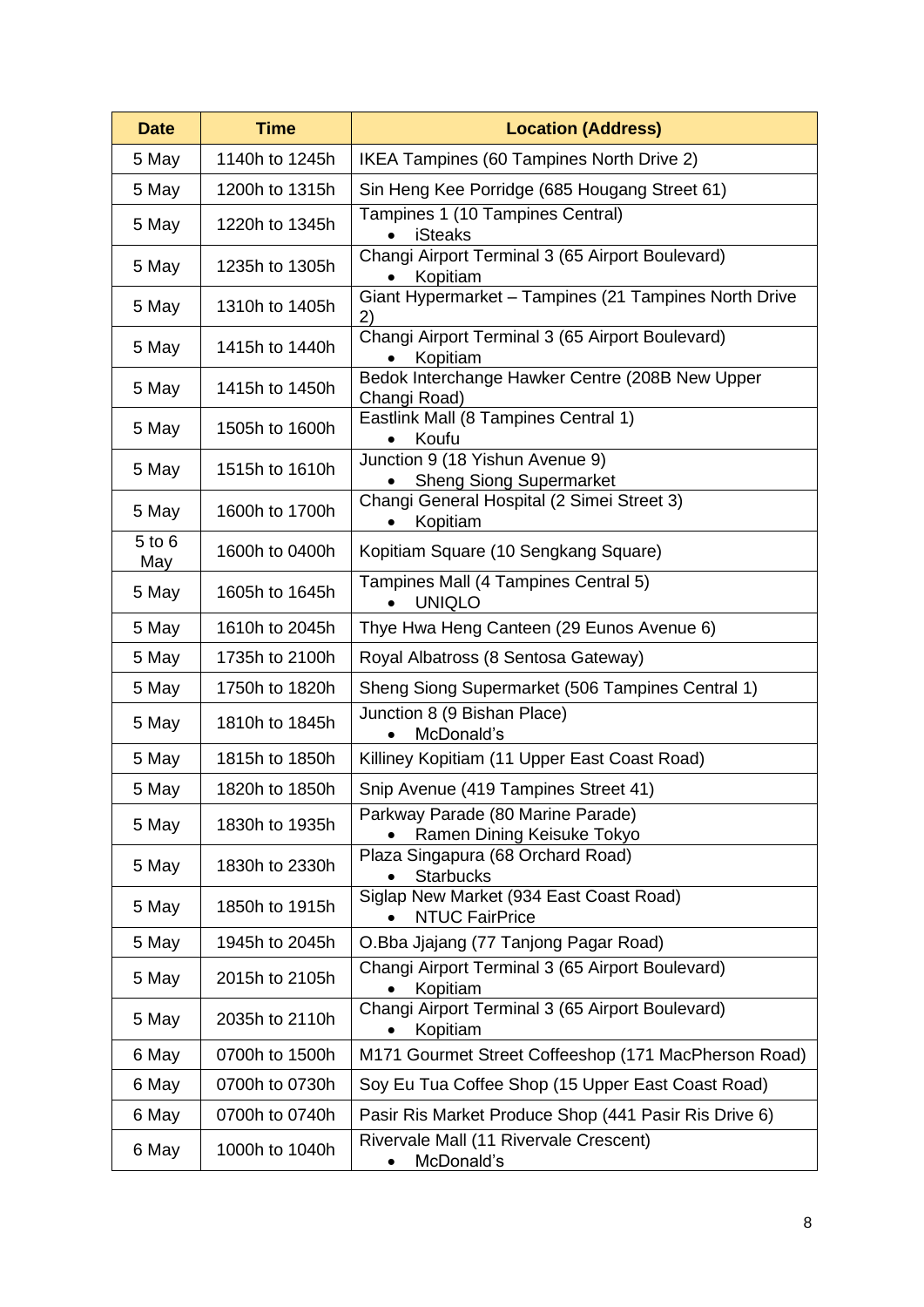| <b>Date</b>   | <b>Time</b>    | <b>Location (Address)</b>                                                    |
|---------------|----------------|------------------------------------------------------------------------------|
| 6 May         | 1030h to 1230h | Chai Chee Market (1 Chai Chee Avenue)                                        |
| 6 May         | 1140h to 1530h | Changi Airport Terminal 3 (65 Airport Boulevard)<br>Kopitiam                 |
| 6 May         | 1200h to 1300h | Singapore Post (1 Pasir Ris Central Street 3)                                |
| 6 May         | 1340h to 1405h | Changi Airport Terminal 3 (65 Airport Boulevard)<br>Kopitiam                 |
| 6 May         | 1415h to 1510h | Plaza Singapura (68 Orchard Road)<br>Co Chung                                |
| 6 May         | 1420h to 1535h | ESR Bizpark @ Chai Chee (750 Chai Chee Road)<br>Bai Nian Yong Tau Foo        |
| 6 May         | 1420h to 1545h | IKEA Alexandra (317 Alexandra Road)                                          |
| 6 May         | 1510h to 1610h | Plaza Singapura (68 Orchard Road)<br><b>UNIQLO</b>                           |
| 6 to 7<br>May | 1600h to 0400h | Kopitiam Square (10 Sengkang Square)                                         |
| 6 May         | 1645h to 1745h | Changi Airport Terminal 3 (65 Airport Boulevard)<br><b>Heavenly Wang</b>     |
| 6 May         | 1710h to 1810h | JEM (50 Jurong Gateway Road)<br><b>DON DON DONKI</b>                         |
| 6 May         | 1735h to 1820h | Changi Airport Terminal 1 (80 Airport Boulevard)<br><b>Orchis Food Court</b> |
| 6 May         | 1830h to 2330h | Plaza Singapura (68 Orchard Road)<br><b>Starbucks</b>                        |
| 6 May         | 1835h to 1945h | Changi Airport Terminal 3 (65 Airport Boulevard)<br>Kopitiam<br>$\bullet$    |
| 6 May         | 1915h to 2025h | Bedok Mall (311 New Upper Changi Road)                                       |
| 6 May         | 1920h to 2020h | The Seletar Mall (33 Sengkang West Avenue)<br>Swensen's                      |
| 6 May         | 1930h to 2000h | Changi Airport Terminal 3 (65 Airport Boulevard)<br>Encik Tan                |
| 6 May         | 1930h to 2100h | PLQ Mall (10 Paya Lebar Road)<br>Western Mahua<br><b>Starbucks</b>           |
| 6 May         | 2120h to 2155h | Changi Airport Terminal 1 (80 Airport Boulevard)<br><b>Food Gallery</b>      |
| 7 May         | 0700h to 0740h | Pasir Ris Market Produce Shop (441 Pasir Ris Drive 6)                        |
| 7 May         | 0700h to 1500h | M171 Gourmet Street Coffeeshop (171 MacPherson Road)                         |
| 7 May         | 0725h to 0825h | Giant Hypermarket - Tampines (21 Tampines North Drive<br>2)                  |
| 7 May         | 0800h to 0900h | Pasir Ris East Community Centre (1 Pasir Ris Drive 4)                        |
| 7 May         | 0830h to 2220h | White Sands (1 Pasir Ris Central Street 3)<br>Unity                          |
| 7 May         | 0900h to 1100h | Happy Hawkers (267 Compassvale Link)                                         |
| 7 May         | 0900h to 0945h | Eastwood Centre (20 Eastwood Road)<br>Subway                                 |
| 7 May         | 0915h to 0945h | Block 216 Bedok Food Centre and Market (216 Bedok<br>North Street 1)         |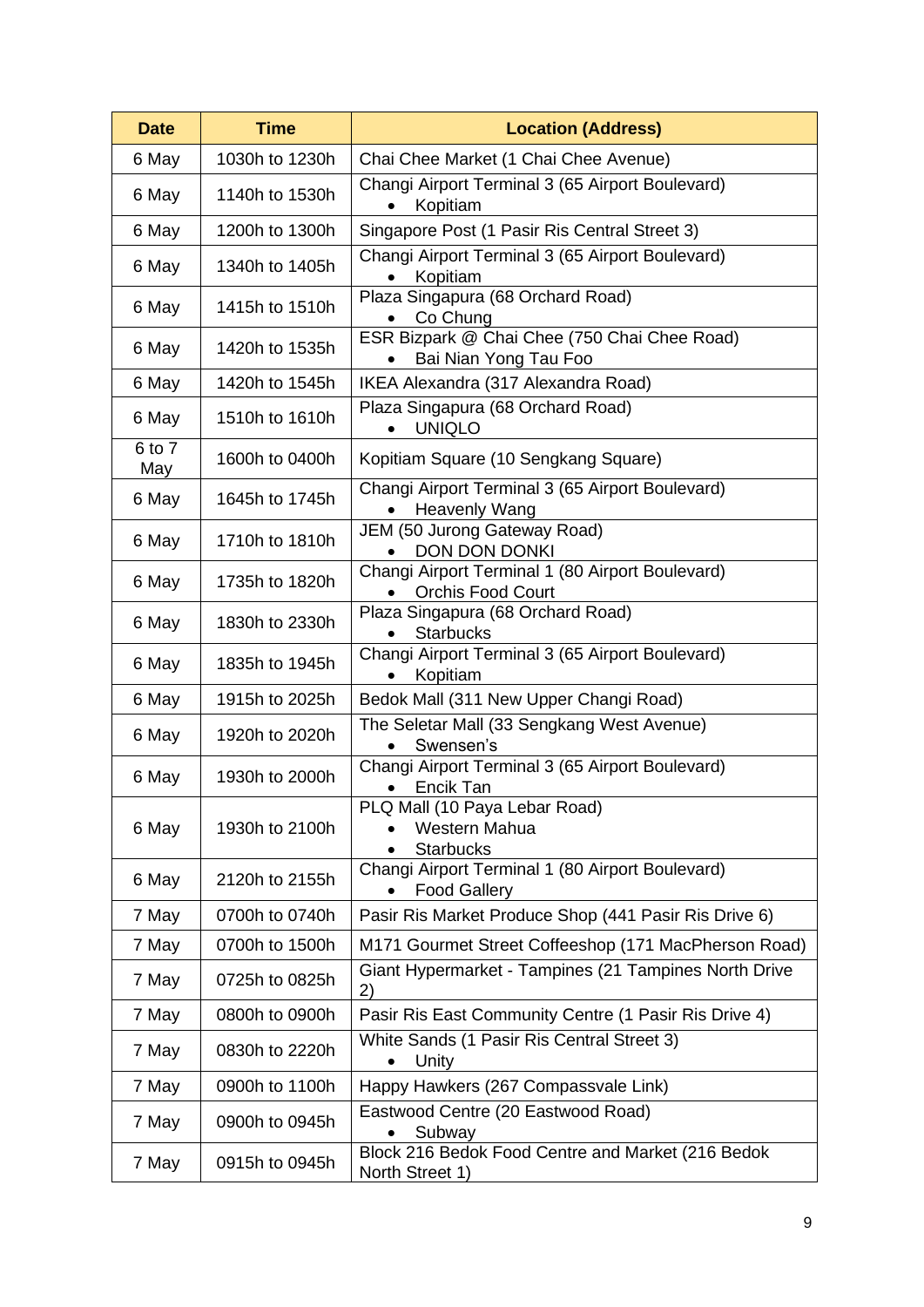| <b>Date</b>       | <b>Time</b>    | <b>Location (Address)</b>                                                |
|-------------------|----------------|--------------------------------------------------------------------------|
| 7 May             | 1040h to 1255h | Ngee Ann City (391 Orchard Road)<br><b>New York Skin Solutions</b>       |
| 7 May             | 1055h to 1140h | Changi Airport Terminal 3 (65 Airport Boulevard)<br>Kopitiam             |
| 7 May             | 1115h to 1200h | F M FOOD MASTER (19 Serangoon North Avenue 5)                            |
| 7 May             | 1200h to 2100h | Changi Airport Terminal 3 (65 Airport Boulevard)<br>Kopitiam             |
| 7 May             | 1225h to 1320h | The Seletar Mall (33 Sengkang West Avenue)<br>Saizeriya                  |
| 7 May             | 1240h to 1310h | Changi Airport Terminal 3 (65 Airport Boulevard)<br>McDonald's           |
| 7 May             | 1305h to 1400h | Changi Cycling Singapore (4 Changi Village Road)                         |
| 7 May             | 1330h to 1430h | 201 Coffee Shop (201 Tampines Street 21)                                 |
| 7 May             | 1435h to 1535h | METTA Building (32 Simei Street 1)<br><b>METTA Café</b>                  |
| 7 May             | 1450h to 1600h | Hougang Mall (90 Hougang Avenue 10)                                      |
| 7 May             | 1600h to 1800h | Century Square (2 Tampines Central 5)<br>Learning Point                  |
| $7$ to $8$<br>May | 1600h to 0400h | Kopitiam Square (10 Sengkang Square)                                     |
| 7 May             | 1700h to 1750h | Toa Payoh HDB Hub (500 Lorong 6 Toa Payoh)<br><b>NTUC FairPrice</b>      |
| 7 May             | 1730h to 1830h | Changi Airport Terminal 3 (65 Airport Boulevard)<br><b>Heavenly Wang</b> |
| 7 May             | 1800h to 1930h | 473 Coffee Stop (473 Fernvale Street)<br>Michin Korean BBQ and Hotpot    |
| 7 May             | 1900h to 2000h | Street 82 Coffee House (844 Tampines Street 82)                          |
| 7 May             | 1915h to 2000h | Compass One (1 Sengkang Square)<br>Encik Tan                             |
| 7 May             | 1920h to 2020h | Eastpoint Mall (3 Simei Street 6)<br>Eng's Wanton Noodles                |
| 7 May             | 1925h to 2010h | Bedok Mall (311 New Upper Changi Road)<br>Ajisen Ramen                   |
| 7 May             | 1925h to 2030h | Eastpoint Mall (3 Simei Street 6)<br>Hanis Cafe                          |
| 7 May             | 1940h to 2140h | Yio Chu Kang ActiveSG Sports Hall (200 Ang Mo Kio<br>Avenue 9)           |
| 7 May             | 1955h to 2140h | The Restaurant (1010 Dover Road)                                         |
| 7 May             | 2035h to 2230h | SAFRA Tampines (1/A Tampines Street 92)                                  |
| 8 May             | 0830h to 0900h | Fengshan Market & Food Centre (85 Bedok North Street 4)                  |
| 8 May             | 0830h to 2100h | White Sands (1 Pasir Ris Drive 3)<br><b>WOK HEY</b>                      |
| 8 May             | 0900h to 1100h | Happy Hawkers (267 Compassvale Link)                                     |
| 8 May             | 0915h to 1715h | Parkway Centre (08/09 Marine Parade Central)<br><b>Learning Point</b>    |
| 8 May             | 0940h to 1830h | Lucky Plaza (304 Orchard Road)<br>LBC Express Airfreight (S) Pte Ltd     |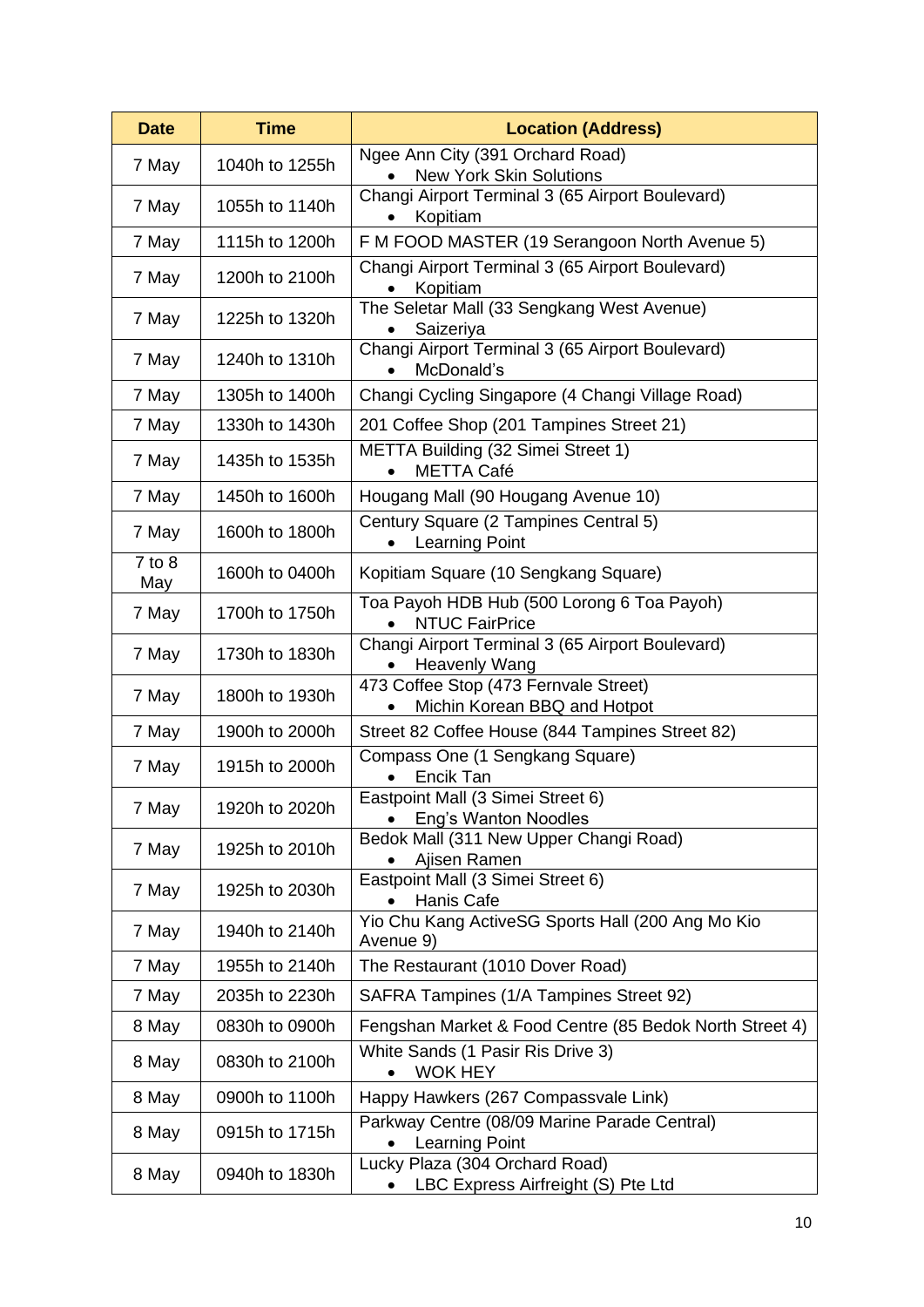| <b>Date</b>   | <b>Time</b>    | <b>Location (Address)</b>                                                            |
|---------------|----------------|--------------------------------------------------------------------------------------|
| 8 May         | 1000h to 1100h | Teck Ghee Market & Food Centre (409 Ang Mo Kio<br>Avenue 10)                         |
| 8 May         | 1015h to 1230h | Parkway Centre (08/09 Marine Parade Central)<br><b>Learning Point</b>                |
| 8 May         | 1020h to 1100h | Pasir Ris Market Produce Shop (441 Pasir Ris Drive 6)                                |
| 8 May         | 1135h to 1235h | Eastpoint Mall (3 Simei Street 6)<br>Ah Khoo Kopi Toast                              |
| 8 May         | 1150h to 1335h | 18 Tai Seng (18 Tai Seng Street)<br>Tim Ho Wan                                       |
| 8 May         | 1200h to 2100h | Changi Airport Terminal 3 (65 Airport Boulevard)<br>Kopitiam                         |
| 8 May         | 1235h to 1315h | 18 Tai Seng (18 Tai Seng Street)<br>kcuts                                            |
| 8 May         | 1250h to 1350h | The Coastal Settlement (200 Netheravon Road)                                         |
| 8 May         | 1255h to 1355h | Parkway Parade (80 Marine Parade Road)                                               |
| 8 May         | 1340h to 1415h | Compass One (1 Sengkang Square)<br>Sea Horse                                         |
| 8 May         | 1350h to 1500h | Parkway Parade (80 Marine Parade Road)                                               |
| 8 May         | 1355h to 1455h | Eastpoint Mall (3 Simei Street 6)<br><b>NTUC FairPrice</b>                           |
| 8 May         | 1405h to 1525h | Joo Chiat Complex (1 Joo Chiat Road)<br>Ming Seng Goldsmith                          |
| 8 May         | 1430h to 1515h | Balestier Bak Kut Teh (365 & 369 Balestier Road)                                     |
| 8 May         | 1500h to 1600h | 84 Marine Parade Central Market and Food Centre (84<br>Marine Parade Central)        |
| 8 May         | 1510h to 1630h | Tampines Mall (4 Tampines Central 5)<br>Genki Sushi                                  |
| 8 May         | 1525h to 1750h | Parkway Parade (80 Marine Parade)<br>Sushi Express<br><b>BEST DENKI</b><br>$\bullet$ |
| 8 to 9<br>May | 1550h to 0000h | Reservoir Village (744 Bedok Reservoir Road)<br>McDonald's                           |
| 8 May         | 1600h to 1630h | Junction 9 (18 Yishun Avenue 9)                                                      |
| 8 to 9<br>May | 1600h to 0400h | Kopitiam Square (10 Sengkang Square)                                                 |
| 8 May         | 1625h to 1745h | Tampines 1 (10 Tampines Central 1)<br><b>Oriental Hair Solutions</b>                 |
| 8 May         | 1700h to 1745h | Chong Pang City Wet Market & Food Centre (105 Yishun<br>Ring Road)                   |
| 8 May         | 1745h to 1935h | Ling Ling by The Wine Company (8 Dempsey Road)                                       |
| 8 May         | 1800h to 1900h | Junction 9 (18 Yishun Avenue 9)<br>Wak Min Food And Catering                         |
| 8 May         | 1800h to 1930h | Shangri-La Rasa Sentosa, Singapore (101 Siloso Road)<br>Silver Shell Café            |
| 8 May         | 1900h to 1930h | Fengshan Market & Food Centre (85 Bedok North Street 4)                              |
| 8 May         | 1900h to 2000h | Paya Lebar Quarter Mall (10 Paya Lebar Road)<br>Ichikokudo Hokkaido Ramen            |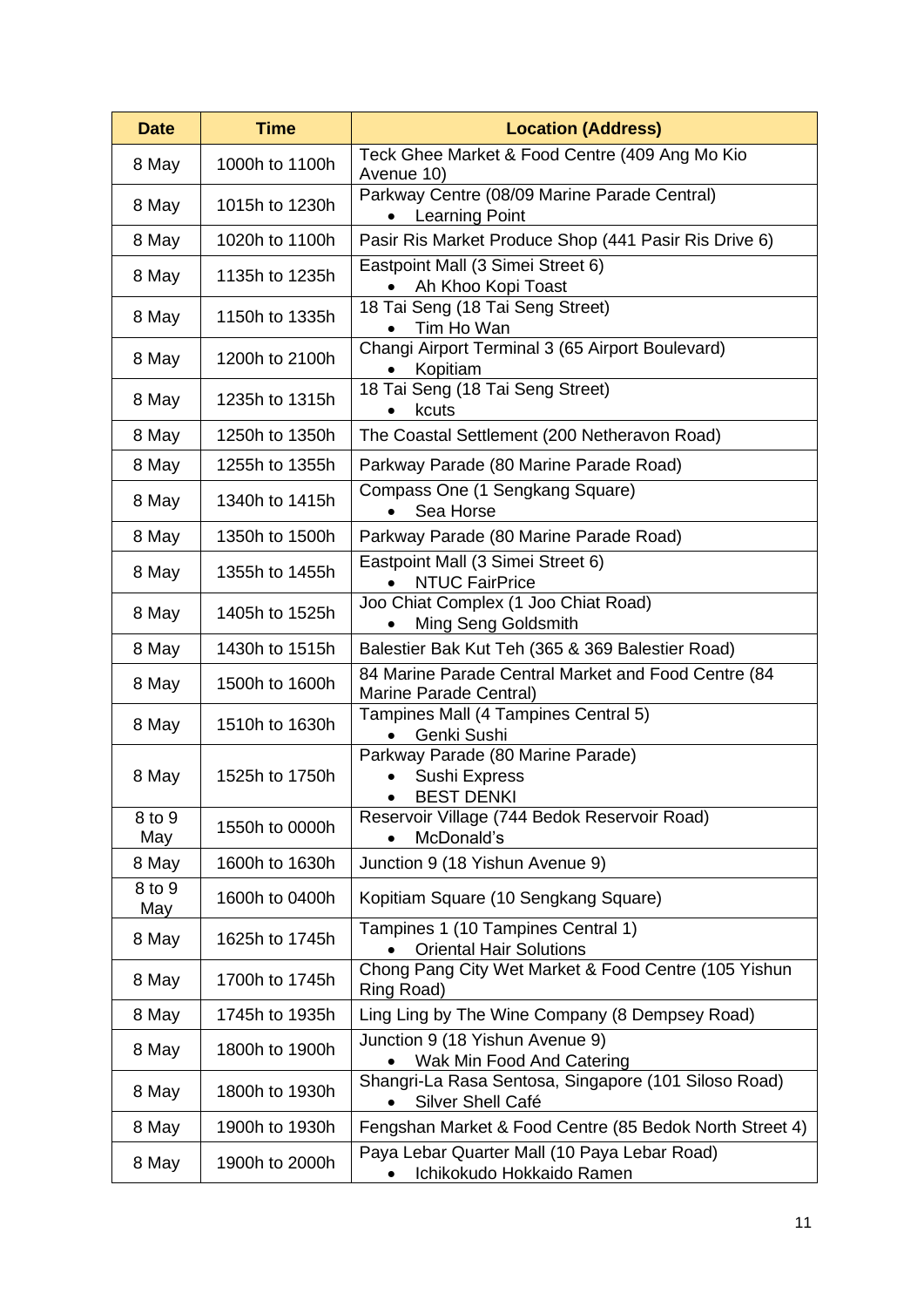| <b>Date</b>    | <b>Time</b>    | <b>Location (Address)</b>                                                                               |
|----------------|----------------|---------------------------------------------------------------------------------------------------------|
| 8 May          | 1900h to 2100h | Shangri-La Rasa Sentosa, Singapore (101 Siloso Road)<br>Silver Shell Café                               |
| 8 May          | 1905h to 2040h | Sampo Korean BBQ Restaurant (132 Telok Ayer Street)                                                     |
| 8 May          | 1930h to 2030h | Eat First (891 East Coast Road)                                                                         |
| 8 May          | 2030h to 2200h | Kimly Coffeeshop (444 Pasir Ris Drive 6)                                                                |
| 8 May          | 2130h to 2200h | Tampines Central Community Complex (866A Tampines<br>Street 83)<br><b>NTUC FairPrice</b>                |
| 9 May          | 0230h to 0300h | Al-Azhar Restaurant (11 Cheong Chin Nam Road)                                                           |
| 9 May          | 0900h to 1000h | Shangri-La Rasa Sentosa, Singapore (101 Siloso Road)<br>Silver Shell Café<br>$\bullet$                  |
| 9 May          | 0900h to 1100h | Happy Hawkers (267 Compassvale Link)                                                                    |
| 9 May          | 0900h to 1200h | Wang Learning Centre (46 East Coast Road)                                                               |
| 9 May          | 0915h to 1030h | White Sands (1 Pasir Ris Central Street 3)<br>Cookhouse by Koufu<br>$\bullet$                           |
| 9 May          | 0930h to 1105h | HCL Education Centre (30 East Coast Road)                                                               |
| 9 May          | 1000h to 1100h | 93 Lorong 4 Toa Payoh Market and Hawker Centre (93<br>Lorong 4 Toa Payoh)                               |
| 9 May          | 1010h to 1115h | Parkway Centre (08/09 Marine Parade Central)<br>CMA Mental Arithmetic Centre (Marine Parade) Pte<br>Ltd |
| 9 May          | 1010h to 2010h | Ngee Ann City (391 Orchard Road)<br><b>New York Skin Solutions</b>                                      |
| 9 May          | 1015h to 1045h | White Sands (1 Pasir Ris Central Street 3)<br>Koufu<br>$\bullet$                                        |
| 9 May          | 1025h to 2230h | White Sands (1 Pasir Ris Central Street 3)<br><b>WOK HEY</b><br>$\bullet$                               |
| 9 May          | 1145h to 1215h | Twin Elite Unisex Hairdressing Salon (13 Old Airport Road)                                              |
| 9 May          | 1200h to 1300h | Aperia (12 Kallang Avenue)<br>kcuts                                                                     |
| 9 May          | 1200h to 2100h | Changi Airport Terminal 3 (65 Airport Boulevard)<br>Kopitiam<br>$\bullet$                               |
| 9 May          | 1215h to 1300h | Season Live Seafood (59E Pulau Ubin)                                                                    |
| 9 May          | 1305h to 1340h | Tampines East Community Centre (10 Tampines Street<br>23)                                               |
| 9 May          | 1400h to 1445h | Orchard Central (181 Orchard Road)<br><b>Olson Studio</b>                                               |
| 9 May          | 1415h to 1515h | One@KentRidge (1 Lower Kent Ridge Road)<br><b>Burger King</b>                                           |
| 9 May          | 1440h to 1510h | Rivervale Mall (11 Rivervale Crescent)<br>Live Well Chiropractic                                        |
| 9 to 10<br>May | 1600h to 0400h | Kopitiam Square (10 Sengkang Square)                                                                    |
| 9 May          | 1650h to 1730h | Royal Square @ Novena (103 Irrawaddy Road)<br>Lotus Vegetarian Restaurant                               |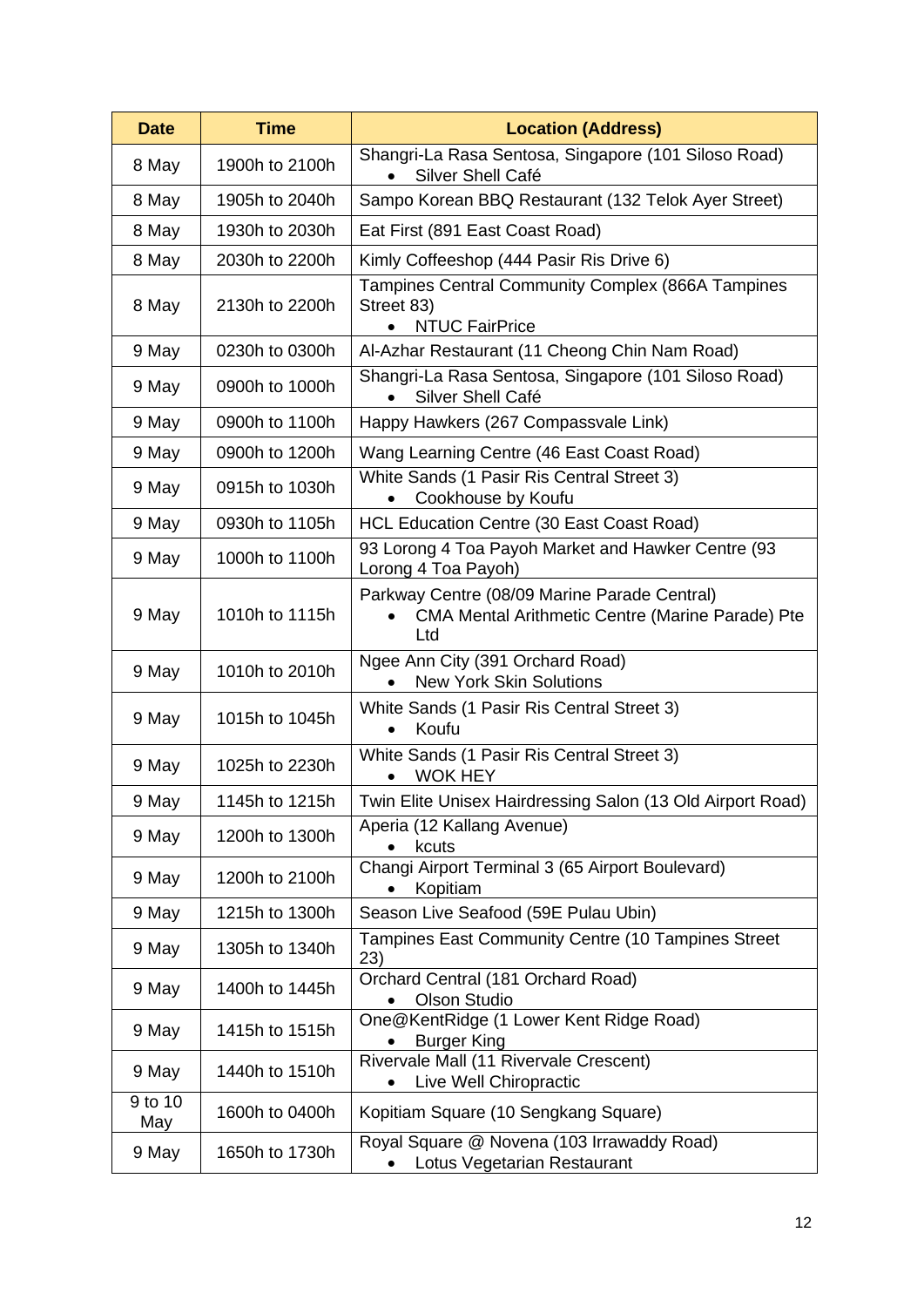| <b>Date</b> | <b>Time</b>    | <b>Location (Address)</b>                                                 |
|-------------|----------------|---------------------------------------------------------------------------|
| 9 May       | 1730h to 1830h | 441 Pasir Ris Drive 6 Coffeeshop (441 Pasir Ris Drive 6)                  |
| 9 May       | 1830h to 1900h | Hougang One (1 Hougang Street 91)<br><b>FairPrice Xtra</b>                |
| 9 May       | 1900h to 2000h | Ri Ri Sheng Mala Hotpot (823A Tampines Street 81)                         |
| 9 May       | 2000h to 2120h | Rakuichi Japanese Restaurant (10 Dempsey Rd)                              |
| 9 May       | 2030h to 2200h | Kimly Coffeeshop (444 Pasir Ris Drive 6)                                  |
| 9 May       | 2150h to 2230h | Lickers (124 Hougang Avenue 1)                                            |
| 10 May      | 0825h to 0855h | Changi Airport Terminal 3 (65 Airport Boulevard)<br>McDonald's            |
| 10 May      | 0830h to 2220h | White Sands (1 Pasir Ris Central Street 3)<br><b>Unity Pharmacy</b>       |
| 10 May      | 0845h to 0930h | Sengkang Community Club (2 Sengkang Square)                               |
| 10 May      | 0900h to 1100h | RiverVale Plaza (118 Rivervale Drive)                                     |
| 10 May      | 1015h to 2130h | Ngee Ann City (391 Orchard Road)<br><b>New York Skin Solutions</b>        |
| 10 May      | 1025h to 2230h | White Sands (1 Pasir Ris Drive 3)<br><b>WOK HEY</b>                       |
| 10 May      | 1050h to 1230h | Immigration Checkpoint Authority (10 Kallang Road)                        |
| 10 May      | 1100h to 1250h | Compass One (1 Sengkang Square)                                           |
| 10 May      | 1115h to 1800h | Marina Bay Sands Casino (10 Bayfront Ave)                                 |
| 10 May      | 1150h to 1220h | Upper Boon Keng Market and Food Centre (17 Upper<br>Boon Keng Road)       |
| 10 May      | 1200h to 1230h | Selegie Soyabean (320 Bedok Road)                                         |
| 10 May      | 1205h to 1245h | Changi Airport Terminal 3 (65 Airport Boulevard)<br>McDonald's            |
| 10 May      | 1250h to 1325h | Jewel Changi Airport (78 Airport Boulevard)<br><b>Five Spice</b>          |
| 10 May      | 1250h to 1330h | Compass One (1 Sengkang Square)<br>Timezone                               |
| 10 May      | 1310h to 1410h | The Beef Station (2 Tai Thong Crescent)                                   |
| 10 May      | 1330h to 1400h | Midview City (26 Sin Ming Lane)<br>Rong Cheng (Sin Ming Road) Bak Kut Teh |
| 10 May      | 1335h to 1410h | JEM (50 Jurong Gateway Road)<br>LeNu                                      |
| 10 May      | 1415h to 1530h | White Sands (1 Pasir Ris Central Street 3)                                |
| 10 May      | 1425h to 1510h | Westgate (3 Gateway Drive)<br><b>Kiddy Palace</b><br>$\bullet$            |
| 10 May      | 1500h to 1530h | Sheng Siong Supermarket (4 Lorong 7 Toa Payoh)                            |
| 10 May      | 1535h to 1635h | ION Orchard (2 Orchard Turn)<br>4Fingers Crispy Chicken                   |
| 10 May      | 1535h to 1640h | Craftsmen Specialty Coffee Holland (275 Holland Avenue)                   |
| 10 May      | 1600h to 1650h | Tampines 1 (10 Tampines Central 1)<br><b>DAISO</b>                        |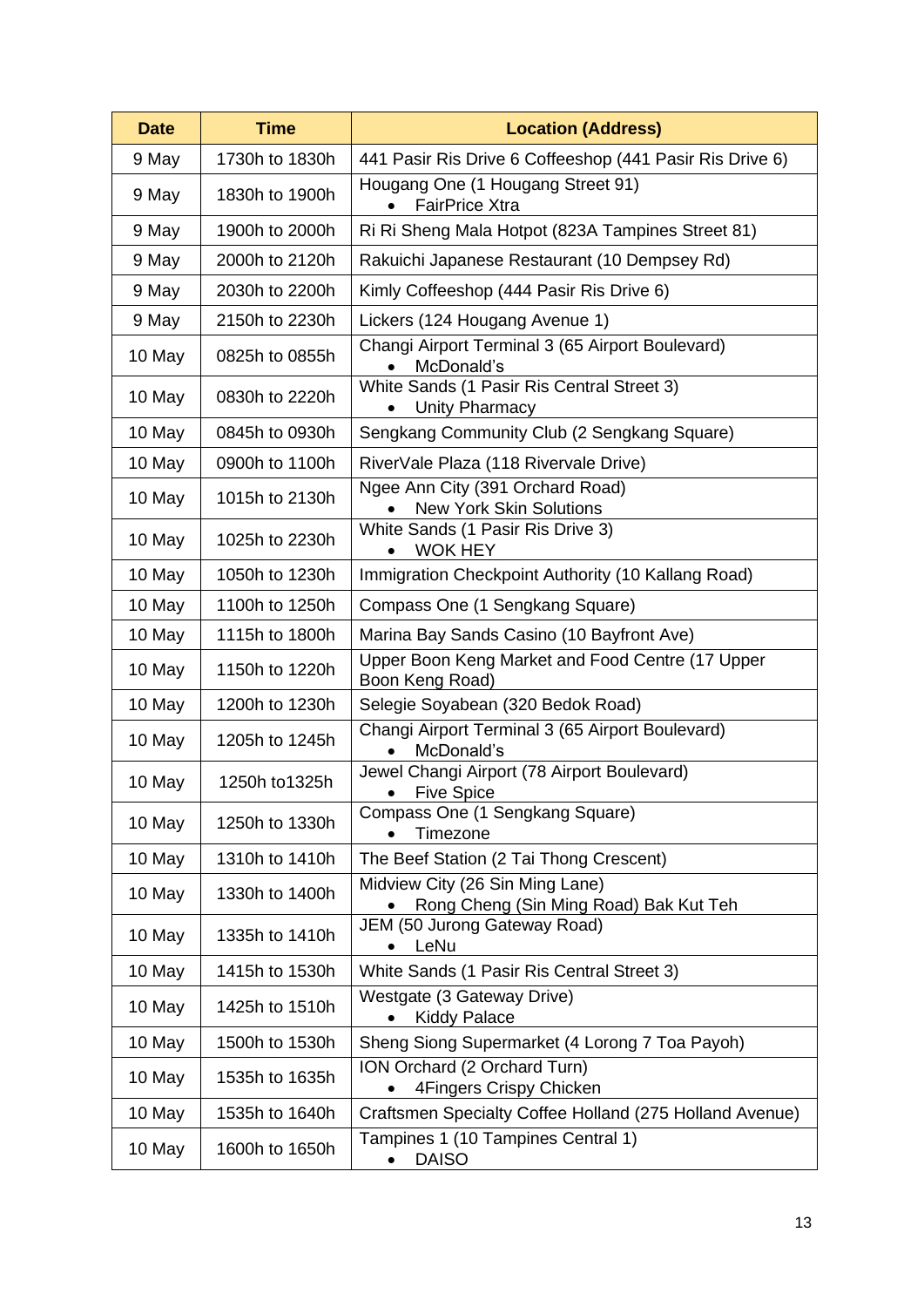| <b>Date</b> | <b>Time</b>    | <b>Location (Address)</b>                                                                     |
|-------------|----------------|-----------------------------------------------------------------------------------------------|
| 10 May      | 1600h to 1930h | Kopitiam Square (10 Sengkang Square)                                                          |
| 10 May      | 1700h to 1850h | Tampines 1 (10 Tampines Central 1)<br>Spacio                                                  |
| 10 May      | 1705h to 1800h | MBFC Tower 1 (8 Marina Boulevard)<br>LeVel 33                                                 |
| 10 May      | 1810h to 1940h | Changi City Point (5 Changi Business Park Central 1)<br>Kopitiam                              |
| 10 May      | 1830h to 2030h | Web Pub & Karaoke (156 Joo Chiat Road)                                                        |
| 10 May      | 1930h to 2030h | Kopitiam City (275D Compassvale Link)                                                         |
| 10 May      | 2030h to 2130h | Kimly Coffeeshop (444 Pasir Ris Drive 6)                                                      |
| 11 May      | 0705h to 0745h | Pasir Ris Market Produce Shop (441 Pasir Ris Drive 6)                                         |
| 11 May      | 0540h to 0625h | Rivervale Plaza (118 Rivervale Drive)                                                         |
| 11 May      | 0915h to 0945h | TripleOne Somerset (111 Somerset Road)<br>So Good Bakery                                      |
| 11 May      | 0930h to 1030h | West Gate (3 Gateway Drive)<br><b>Toast Box</b>                                               |
| 11 May      | 0940h to 1025h | Rivervale Plaza (118 Rivervale Drive)                                                         |
| 11 May      | 0950h to 1055h | Bukit Panjang Plaza (1 Jelebu Road)<br><b>FairPrice Finest</b>                                |
| 11 May      | 1015h to 1400h | Ngee Ann City (391 Orchard Rd)<br><b>New York Skin Solutions</b>                              |
| 11 May      | 1025h to 1055h | Rivervale Plaza (118 Rivervale Drive)                                                         |
| 11 May      | 1030h to 1100h | Kopitiam (437 Fernvale Road)                                                                  |
| 11 May      | 1240h to 1340h | Changi City Point (5 Changi Business Park Central 1)                                          |
| 11 May      | 1300h to 1330h | Prime Supermarket (823 Tampines Street 81)                                                    |
| 11 May      | 1300h to 1330h | Changi City Point (5 Changi Business Park Central 1)<br>McDonald's<br>$\bullet$               |
| 11 May      | 1330h to 1635h | City Square Mall (180 Kitchener Road)<br>EAT.                                                 |
| 11 May      | 1345h to 1700h | Plaza Singapura (68 Orchard Road)<br>Hot Tomato Bistro<br><b>Cold Storage</b><br><b>DAISO</b> |
| 11 May      | 1420h to 1500h | White Sands (1 Pasir Ris Central Street 3)<br>Ya Kun Family Café                              |
| 11 May      | 1515h to 1615h | Sheng Siong Supermarket (19 Serangoon North Avenue 5)                                         |
| 11 May      | 1600h to 1650h | Hillion Mall (17 Petir Road)                                                                  |
| 11 May      | 1605h to 1745h | Hillion Mall (17 Petir Road)<br>Kopitiam                                                      |
| 11 May      | 1650h to 1730h | Hillion Mall (17 Petir Road)<br>Kopitiam                                                      |
| 11 May      | 1730h to 2030h | Yang Ming & Hoki Coffee Shop (150 Bishan Street 11)                                           |
| 11 May      | 1740h to 1810h | SKP (683 Hougang Avenue 8)                                                                    |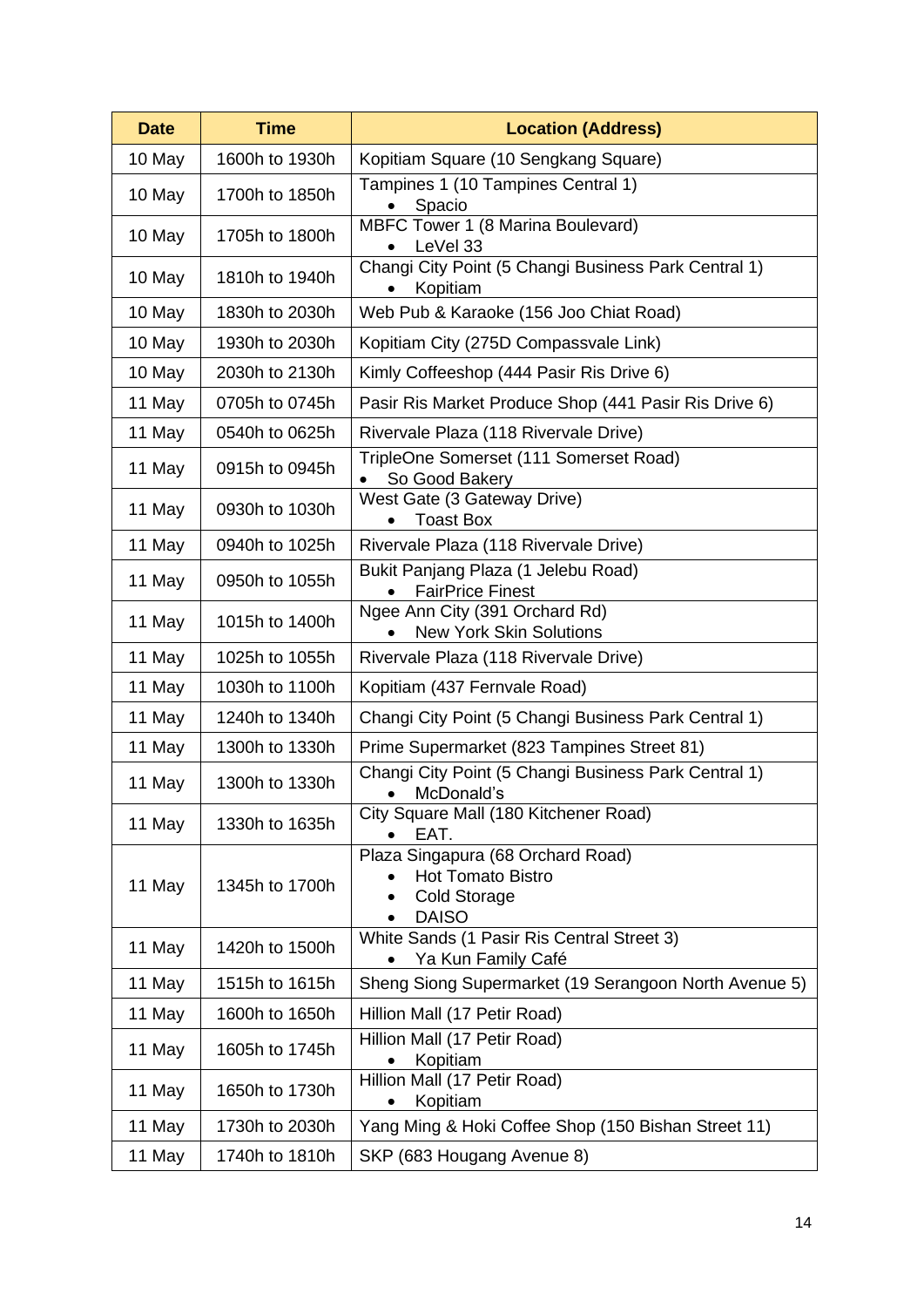| <b>Date</b> | <b>Time</b>    | <b>Location (Address)</b>                                                               |
|-------------|----------------|-----------------------------------------------------------------------------------------|
| 11 May      | 1755h to 1850h | JEM (50 Jurong Gateway Road)<br><b>Fairprice Xtra</b>                                   |
| 11 May      | 1825h to 1855h | Rivervale Plaza (118 Rivervale Drive)                                                   |
| 11 May      | 1830h to 1915h | Bedok Point (799 New Upper Changi Road)<br>Saizeriya                                    |
| 11 May      | 1840h to 1940h | JEM (50 Jurong Gateway Road)<br><b>Tipsy Bunny</b>                                      |
| 11 May      | 1900h to 2000h | Boon Lay Shopping Centre (221 Boon Lay Place)                                           |
| 11 May      | 1915h to 2000h | Don Lechón (511 Guillemard Road)                                                        |
| 11 May      | 1930h to 2030h | Food Paradise (279 Sengkang East Avenue)                                                |
| 11 May      | 2100h to 2130h | Junction 8 (9 Bishan Place)<br>What the Fish                                            |
| 12 May      | 0710h to 0750h | Pasir Ris Market Produce Shop (441 Pasir Ris Drive 6)                                   |
| 12 May      | 1220h to 1300h | Tampines Mart (9 Tampines Street 32)<br>Giant                                           |
| 12 May      | 1245h to 1350h | Junction 8 (9 Bishan Place)<br>Food Junction                                            |
| 12 May      | 1300h to 2000h | Westgate (3 Gateway Drive)<br><b>Star Arts</b><br>$\bullet$                             |
| 12 May      | 1305h to 1405h | Old Airport Road Food Centre & Shopping Mall (51 Old<br>Airport Road)                   |
| 12 May      | 1310h to 1410h | KK Women's and Children's Hospital (100 Bukit Timah<br>Road)<br><b>Healthy Kopitiam</b> |
| 12 May      | 1405h to 1505h | Wanyoo Cybercafe (Beauty World) (2 Cheong Chin Nam<br>Road)                             |
| 12 May      | 1420h to 1515h | Market Square @ Downtown East (1 Pasir Ris Close)<br>Mr Chicken Rice                    |
| 12 May      | 1515h to 1710h | Market Square @ Downtown East<br><b>NTUC FairPrice</b>                                  |
| 12 May      | 1520h to 1620h | Fu Lu Shou Complex (149 Rochor Road)                                                    |
| 12 May      | 1530h to 1720h | Junction 8 (9 Bishan Place)<br>Ambush                                                   |
| 12 May      | 1600h to 1730h | Start Smart Learning Centre Pte Ltd (164 Tampines St 12)                                |
| 12 May      | 1620h to 1655h | Bedok Interchange Hawker Centre (208B New Upper<br>Changi Road)                         |
| 12 May      | 1645h to 1745h | Bedok Mall (311 New Upper Changi Road)<br><b>Singtel Exclusive Retailer</b>             |
| 12 May      | 1655h to 1810h | Bugis+ (201 Victoria Street)                                                            |
| 12 May      | 1700h to 1800h | Kopitiam (10 Jurong East Street 12)                                                     |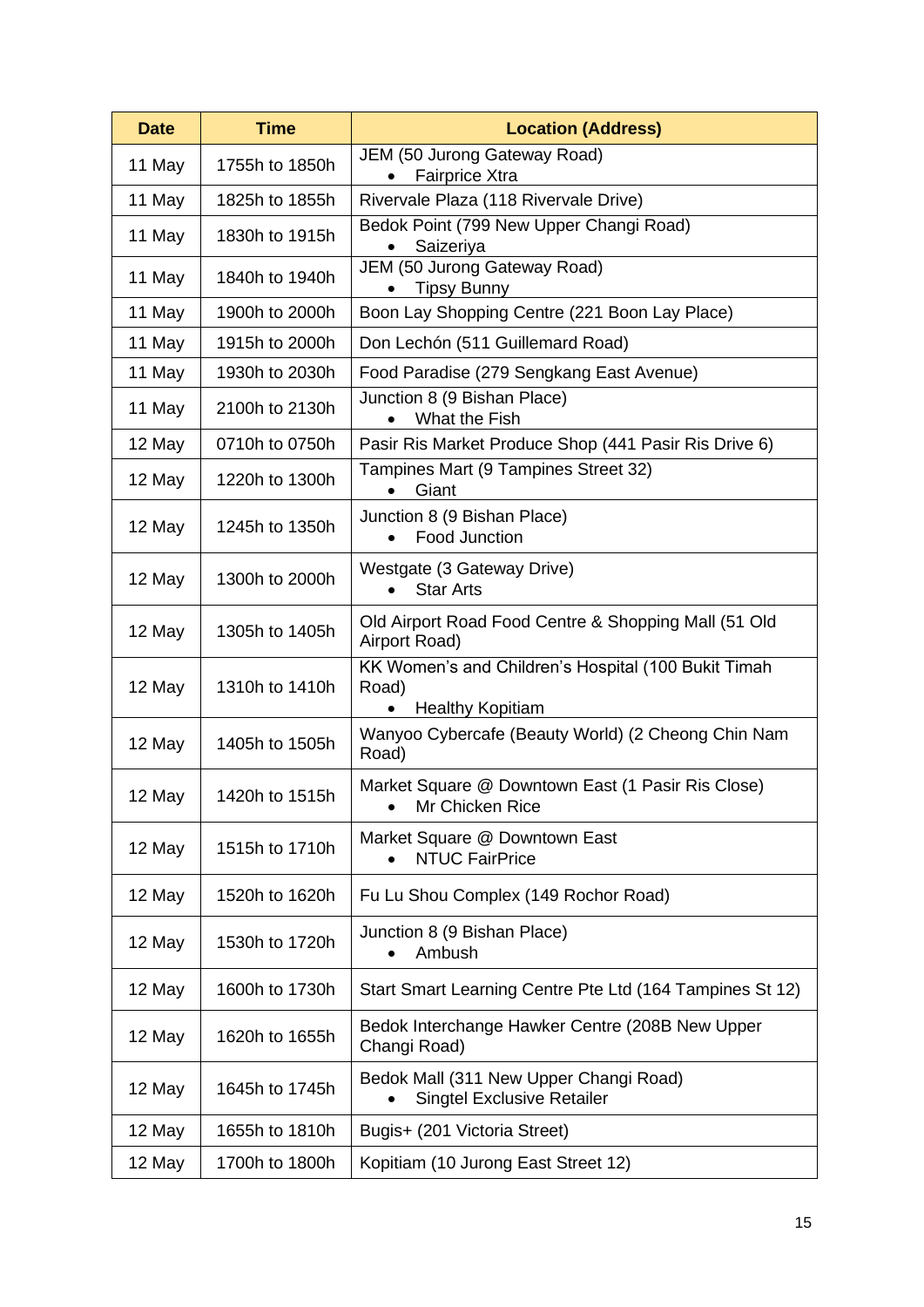| <b>Date</b>            | <b>Time</b>    | <b>Location (Address)</b>                                                        |
|------------------------|----------------|----------------------------------------------------------------------------------|
| 12 May                 | 1710h to 1740h | Toa Payoh HDB Hub (500 Lorong 6 Toa Payoh)<br>McDonald's                         |
| 12 May                 | 1730h to 2130h | Junction 8 (9 Bishan Place)<br>What the Fish                                     |
| 12 May                 | 1745h to 1815h | Superluck Food Court (440 Bukit Batok West Avenue 8)                             |
| 12 to 13<br>May        | 1815h to 0600h | Sheng Siong Supermarket (440 Bukit Batok West Avenue<br>8)                       |
| 12 May                 | 1820h to 1930h | Keat Hong Community Club (2 Choa Chu Kang Loop)<br><b>SuperBowl Keat Hong</b>    |
| 12 May                 | 1930h to 2005h | Le Quest Shopping Mall (4 Bukit Batok Street 41)<br><b>FairPrice Finest</b>      |
| 12 May                 | 2000h to 2200h | Kimly Coffeeshop (444 Pasir Ris Drive 6)                                         |
| 12 May                 | 2100h to 2145h | Compass One (1 Sengkang Square)<br><b>Pontian Wanton Noodles</b>                 |
| 12 May                 | 2200h to 2230h | Yuhua Place (345 Jurong East Street 31)<br><b>NTUC FairPrice</b>                 |
| 12 May                 | 2200h to 2230h | Yuhua Place (345 Jurong East Street 31)<br><b>NTUC FairPrice</b>                 |
| 12 May<br>to 13<br>May | 1000h to 2030h | Toast & Curry (43 Siloso Beach Walk)                                             |
| 13 May                 | 0820h to 0920h | JEM (50 Jurong Gateway Road)                                                     |
| 13 May                 | 0830h to 0900h | JEM (50 Jurong Gateway Road)<br><b>Toast Box</b>                                 |
| 13 May                 | 0845h to 0915h | Bukit Batok Blk 371 Coffeeshop (371 Bukit Batok Street<br>31)                    |
| 13 May                 | 0900h to 0930h | Thomson Plaza (301 Upper Thomson Road)<br>Koufu                                  |
| 13 May                 | 1000h to 1030h | Thomson Plaza (301 Upper Thomson Road)<br><b>FairPrice Finest</b>                |
| 13 May                 | 1155h to 1225h | The Shoppes at Marina Bay Sands (10 Bayfront Avenue)<br><b>ZARA</b>              |
| 13 May                 | 1230h to 1330h | Eunos Food Station (2A Eunos Crescent)                                           |
| 13 May                 | 1230h to 1600h | Marina Bay Sands (10 Bayfront Avenue)<br>Lavo Italian Restaurant And Rooftop Bar |
| 13 May                 | 1545h to 1845h | Chong Yee Temple (72 Sengkang West Avenue)                                       |
| 13 May                 | 1700h to 1740h | Millenia Walk (9 Raffles Boulevard)<br>Meidi-Ya Supermarket                      |
| 13 May                 | 1710h to 1830h | Causeway Point (1 Woodlands Square)                                              |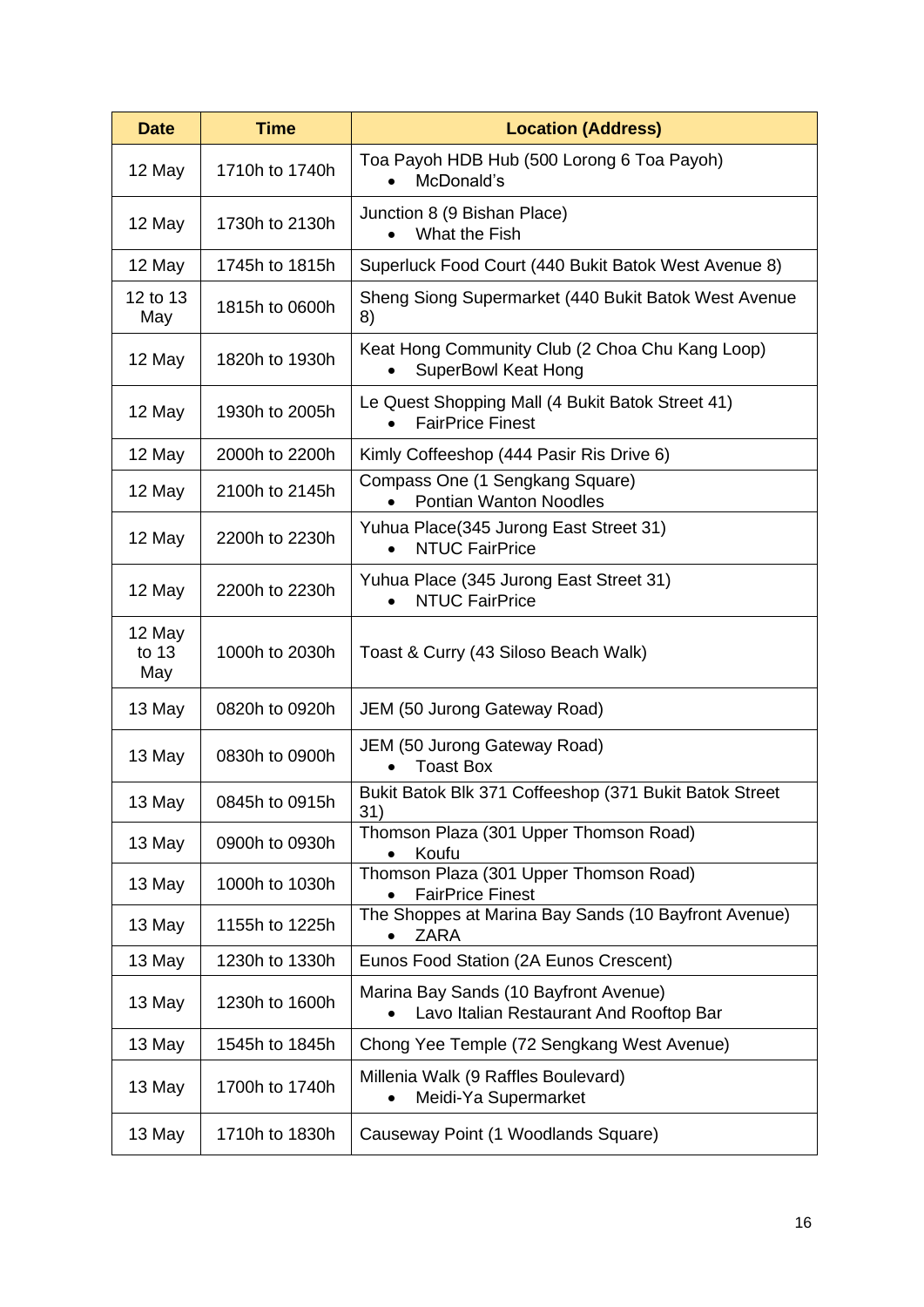| <b>Date</b>     | <b>Time</b>    | <b>Location (Address)</b>                                                       |
|-----------------|----------------|---------------------------------------------------------------------------------|
| 13 May          | 1725h to 1825h | Causeway Point (1 Woodlands Square)<br><b>Metro Department Store</b>            |
| 13 May          | 1825h to 2030h | Wood Square (6 Woodlands Square)<br>Sanook Kitchen                              |
| 13 May          | 1830h to 1930h | Suntec City (3 Temasek Boulevard)<br>Una Una                                    |
| 13 May          | 1900h to 2000h | SHU Vegetarian (259 Jalan Kayu)                                                 |
| 13 May          | 1930h to 2000h | Suntec City (3 Temasek Boulevard)<br><b>Yenly Yours Desserts</b>                |
| 13 May          | 2030h to 2200h | Kimly Coffeeshop (444 Pasir Ris Drive 6)                                        |
| 13 to 14<br>May | 2030h to 0600h | Sheng Siong Supermarket (440 Bukit Batok West Avenue<br>8)                      |
| 13 May          | 2140h to 2220h | NTUC FairPrice (152B Serangoon North Avenue 1)                                  |
| 13 to 14<br>May | 2230h to 0730h | Marina Bay Sands Casino (10 Bayfront Avenue)                                    |
| 14 May          | 0810h to 0910h | Marsiling MRT Station (71 Woodlands Avenue 3)<br><b>NTUC FairPrice</b>          |
| 14 May          | 0900h to 1000h | Shunfu Mart Food Centre (320 Shunfu Road)                                       |
| 14 May          | 1030h to 1700h | Toast & Curry (43 Siloso Beach Walk)                                            |
| 14 May          | 1030h to 1700h | Coronation Shopping Plaza (587 Bukit Timah Road)<br>The Goodburger Food Truck   |
| 14 May          | 1230h to 1330h | United Square Shopping Mall (101 Thomson Road)<br>Jalan Kayu Prata Cafe         |
| 14 May          | 1230h to 1600h | Jurong Point (1 Jurong West Central 2)<br>Seoul Garden                          |
| 14 May          | 1250h to 1350h | Wanyoo Cybercafe (Beauty World) (2 Cheong Chin Nam<br>Road)                     |
| 14 May          | 1340h to 1430h | Marsiling Community Club (100 Admiralty Road)                                   |
| 14 May          | 1455h to 1555h | Marsiling Mall (4 Woodlands Street 12)<br><b>Sheng Siong Supermarket</b>        |
| 14 May          | 1500 to 1600h  | Paya Lebar Square (60 Paya Lebar Road)<br>Ramen Keisuke Tonkatsu King Niku King |
| 14 May          | 1805h to 1835h | Junction 10 (1 Woodlands Road)<br><b>Sheng Siong Supermarket</b>                |
| 14 May          | 1830h to 1905h | Superluck Food Court (440 Bukit Batok West Avenue 8)                            |
| 14 May          | 1835h to 2145h | JEM (50 Jurong Gateway Road)<br>Ichiban Boshi                                   |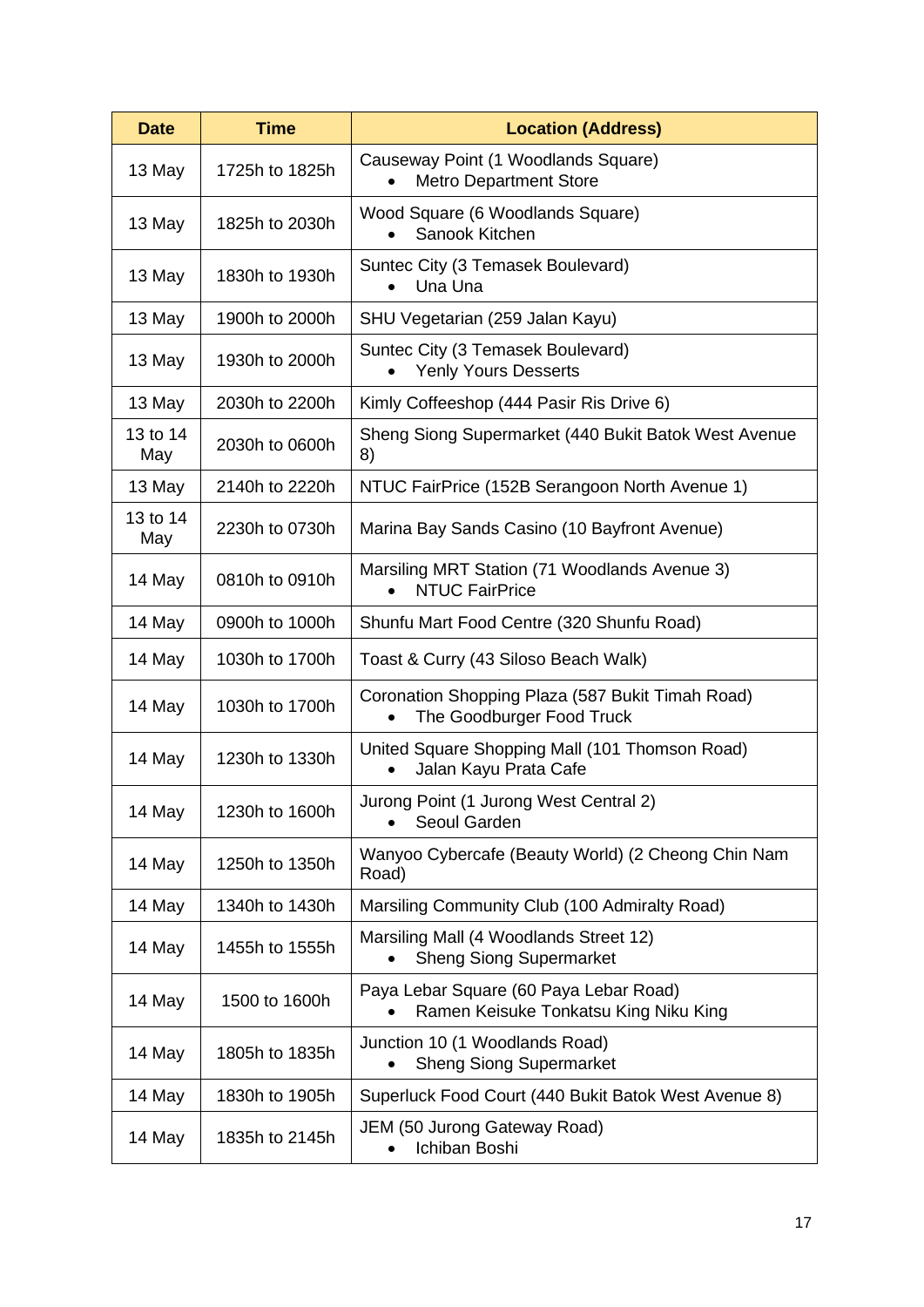| <b>Date</b>     | <b>Time</b>    | <b>Location (Address)</b>                                                     |
|-----------------|----------------|-------------------------------------------------------------------------------|
| 14 to 15<br>May | 1900h to 0600h | Sheng Siong Supermarket (440 Bukit Batok West Avenue<br>8)                    |
| 14 May          | 1915h to 2012h | SAFRA Toa Payoh (293 Lorong 6 Toa Payoh)<br>Yakun Kaya Toast                  |
| 14 May          | 2045h to 0030h | Toa Payoh Mall (177 Toa Payoh Central)<br>Nagara Thai                         |
| 15 May          | 0725h to 0755h | Rivervale Plaza (118 Rivervale Drive)<br>Koufu                                |
| 15 May          | 0900h to 0930h | Jinwei Hai Xian (280 Bishan Street 24)                                        |
| 15 May          | 0930h to 1030h | NTUC FairPrice (279 Bishan Street 24)                                         |
| 15 May          | 1000h to 1100h | Jurong Point (1 Jurong West Central 2)<br><b>NTUC FairPrice</b>               |
| 15 May          | 1010h to 1055h | Hola Cafeteria (248 Simei Street 5)                                           |
| 15 May          | 1030h to 1600h | Coronation Shopping Plaza (587 Bukit Timah Road)<br>The Goodburger Food Truck |
| 15 May          | 1120h to 1150h | Jurong Point (1 Jurong West Central 2)<br>Watsons                             |
| 15 May          | 1200h to 1245h | Phoon Huat (107 Lorong 1 Toa Payoh)                                           |
| 15 May          | 1300h to 1400h | Ghim Moh Market and Food Centre (20 Ghim Moh Road)                            |
| 15 May          | 1320h to 1520h | 313@Somerset (313 Orchard Road)<br><b>Josh's Grill</b>                        |
| 15 May          | 1500h to 1530h | 7-Eleven Resorts World Station (32 Sentosa Gateway)                           |
| 15 May          | 1500h to 1700h | Lao Si Chuan Dou Hua Zhuang (46 Temple Street)                                |
| 15 May          | 1515h to 1710h | YWCA Fort Canning (6 Fort Canning Road)                                       |
| 15 May          | 1530h to 1735h | The Punggol Settlement (500 New Punggol Road)<br>Sun Bistro                   |
| 15 May          | 1825h to 2025h | The Punggol Settlement (500 New Punggol Road)<br><b>Relax Bar</b>             |
| 15 May          | 1930h to 2030h | The Carving Board (252 Jurong East Street 24)                                 |
| 16 May          | 1535h to 1620h | Toa Payoh Central (520 Lorong 6 Toa Payoh)<br><b>OCBC</b>                     |

Note: Public places marked with (\*) were visited by cases linked to the Tan Tock Seng Hospital cluster during their likely infectious period.

Those who had been identified as close contacts of confirmed cases would already have been notified by MOH.

As a precautionary measure, persons who had been at these locations during the specified timings should monitor their health closely for 14 days from their date of visit. They should see